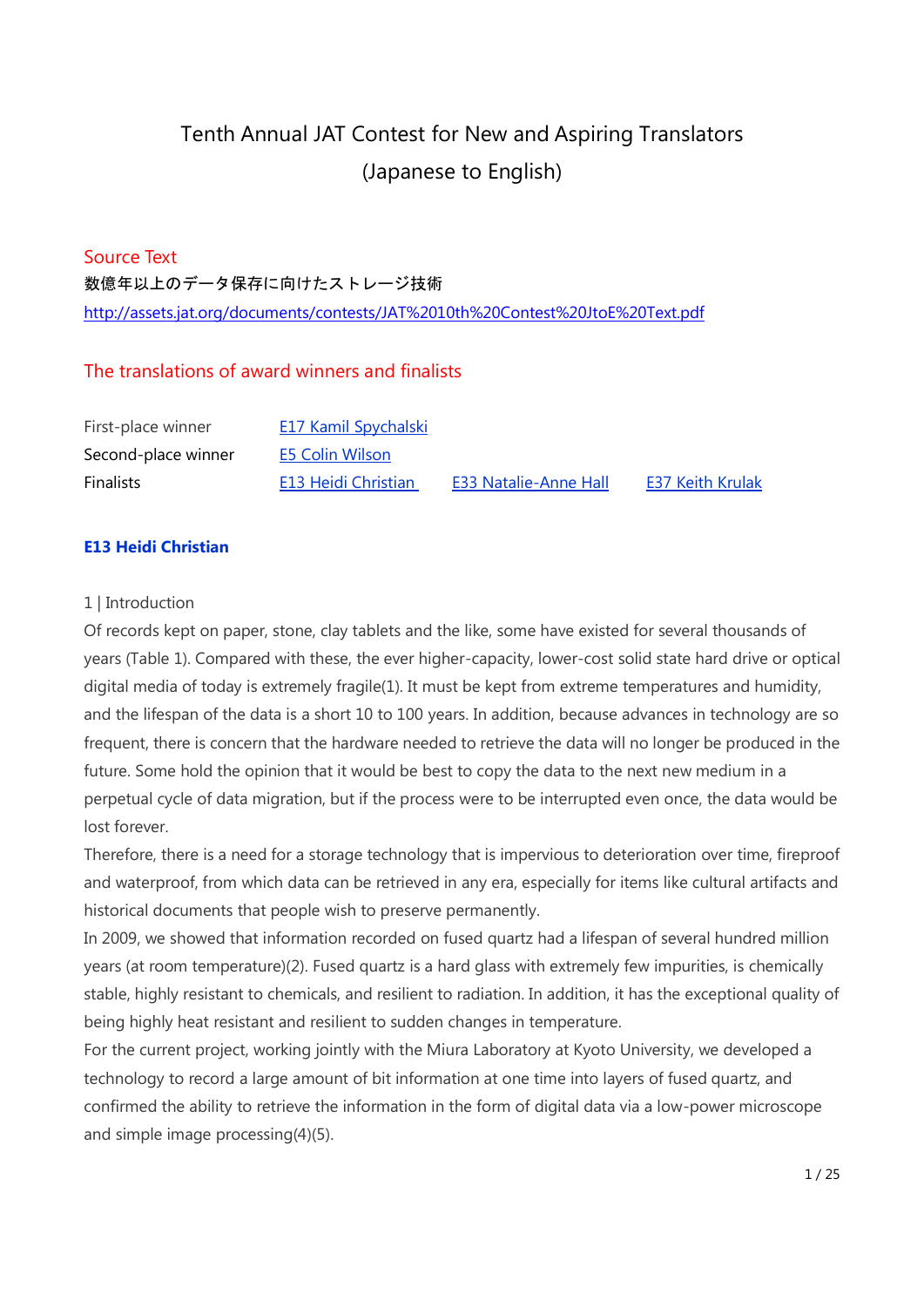### 2 | Recording and Retrieval Methods

To record data, we use an ultrashort pulse laser called a femtosecond laser (Figure 1). The duration of the pulse of light this laser emits is extremely short, approximately 100 femtoseconds (a femtosecond is one-quadrillionth or 10-15 of one second, so 100 femtoseconds is equal to 10-13 of one second). By concentrating the light energy into this ultrashort period, it is possible to alter the refractive index of microscopic areas within the transparent fused quartz without causing it to crack from thermal shock. Digital information can be recorded by designating locations where the refractive index is altered as "1" and locations where the refractive index is not altered as "0".

The recording device we developed for the current project employs a device called a "phase modulator" to make it possible to record 100 bits at once by converting each pulse into 100 separate pulses (Figure 1). For retrieval, we developed a system that can be recreated even in the distant future (Figure 2). Using a low-power microscope, we image the inside of the fused quartz, process the signal to emphasize the aforementioned altered areas, and then apply a high signal-to-noise ratio to retrieve the digital data. In Figure 3, we show an example of data retrieval. We image the recorded pattern with a low-power microscope at 20x magnification, and after signal processing it is retrieved in the form of digital data. This signal processing is something that can be performed with a standard PC in a short amount of time, and paired with low-power photography, it is thought that this system could be easily recreated even in the distant future.

To ensure that the data can be retrieved in the distant future, it is thought that recording the data along with an analog image that demonstrates the format and method of signal processing would be helpful. This would include an explanation, for example, that by altering microscopic areas of the glass that correspond to digital data bits, it is possible to record data as a pointillized image.

During the tests we performed for the current project, we recorded a test pattern like the one in Figure 3 onto a maximum of four layers inside a piece of fused quartz 2 mm thick. When we recorded four layers, the bit density of the surface was 40 MB/inch2, which is greater than the 35 MB/inch2 bit density of a CD. In addition, the sample we tested in 2009 was estimated to have a lifespan of 300 million years at room temperature based on the deterioration we saw at 700°C and 900°C. However, by optimizing recording conditions, we confirmed that there was no deterioration in the image data after even more intense heat testing (2 hours at 1000°C). Based on this, the fused quartz is expected to be nearly semipermanent if kept at room temperature(4)(5).

# **E33 Natalie-Anne Hall**

### 1. Introduction

Some information recorded on stone, clay or washi paper has survived thousands of years (see Table 1).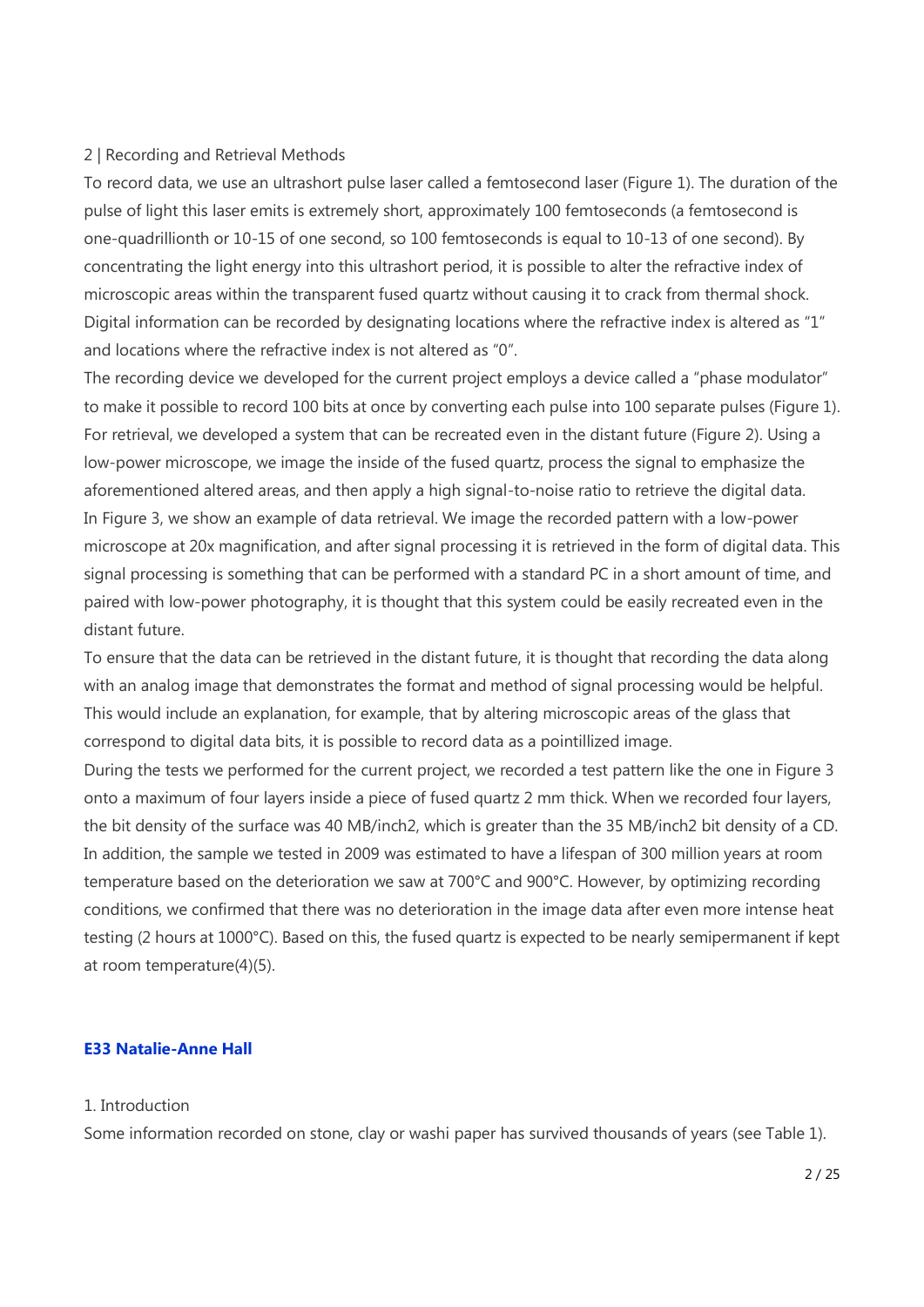Contemporary digital data storage mediums, however, such as semiconductors, hard disks and optical disks, in constant pursuit of higher capacity at a lower cost, are extremely fragile1. These devices require temperature and humidity monitoring and data stored on them has a short lifespan of just 10 to 100 years. They are also quickly replaced by new technologies and there are concerns that we will one day become unable to replicate the hardware required to retrieve the data stored on them. Some believe that it is simply a matter of continuously copying or 'migrating' data to new storage mediums. However, all it takes is for this cycle to be broken and the data is lost.

For this reason, we need storage technology that will not weather with heat or humidity, and that is exceptionally fireproof and waterproof, to allow stored data to be retrieved at any time in the future. This is particularly important for things we want to permanently preserve, such as cultural heritage and historical archives.

We at the Hitachi Central Research Laboratory have in 2009 proven the potential of data stored on fused silica to survive several hundred million years at room temperature. Fused silica is tough and of high purity. It is chemically stable and highly chemical and radiation resistant. It is also extremely heat resistant with the ability to withstand sudden changes in temperature.

In our latest work, we have teamed up with the Miura Laboratory at Kyoto University to develop technology capable of simultaneous multi-bit recording within fused silica. Our teams have proven that this can be read as digital data using a low-power microscope and simple image processing technology.

# 2. Recording and reading data

The recording process uses an ultrashort pulse laser called a femtosecond laser (see Figure 1). The duration of each pulse of light is extremely short - approximately 100 femtoseconds (1 femtosecond is equal to 1 quadrillionth of a second, meaning 100 femtoseconds is the equivalent of 1 ten-trillionth of a second). Concentrating light energy in such a short period of time allows refractive-index modification of a minute area within the transparent fused silica without causing heat-induced fractures in the glass. Digital information is recorded by treating refractive-index-modified areas as binary '1' and unmodified areas as '0'.

The storage device developed uses what is called a 'phase spatial light modulator', which by modulating one pulse into 100 pulses allows for simultaneous recording of 100 bits of data (see Figure 1). It was developed such that stored information may be retrieved even in the distant future (see Figure 2). Digital data is read at a high S/N ratio, by photographing the inside of the fused silica using a low-power microscope and using signal processing to enhance the modified area.

Figure 3 shows how data can be read. The recorded pattern is photographed with a 20x microscope, signal processed and retrieved as digital data. This signal processing is simple enough to be performed quickly by a standard PC and, together with low-power microscopic photography, we theorize such data can easily be read even in the distant future.

We believe that the most effective way of ensuring the ability to retrieve data long into the future is to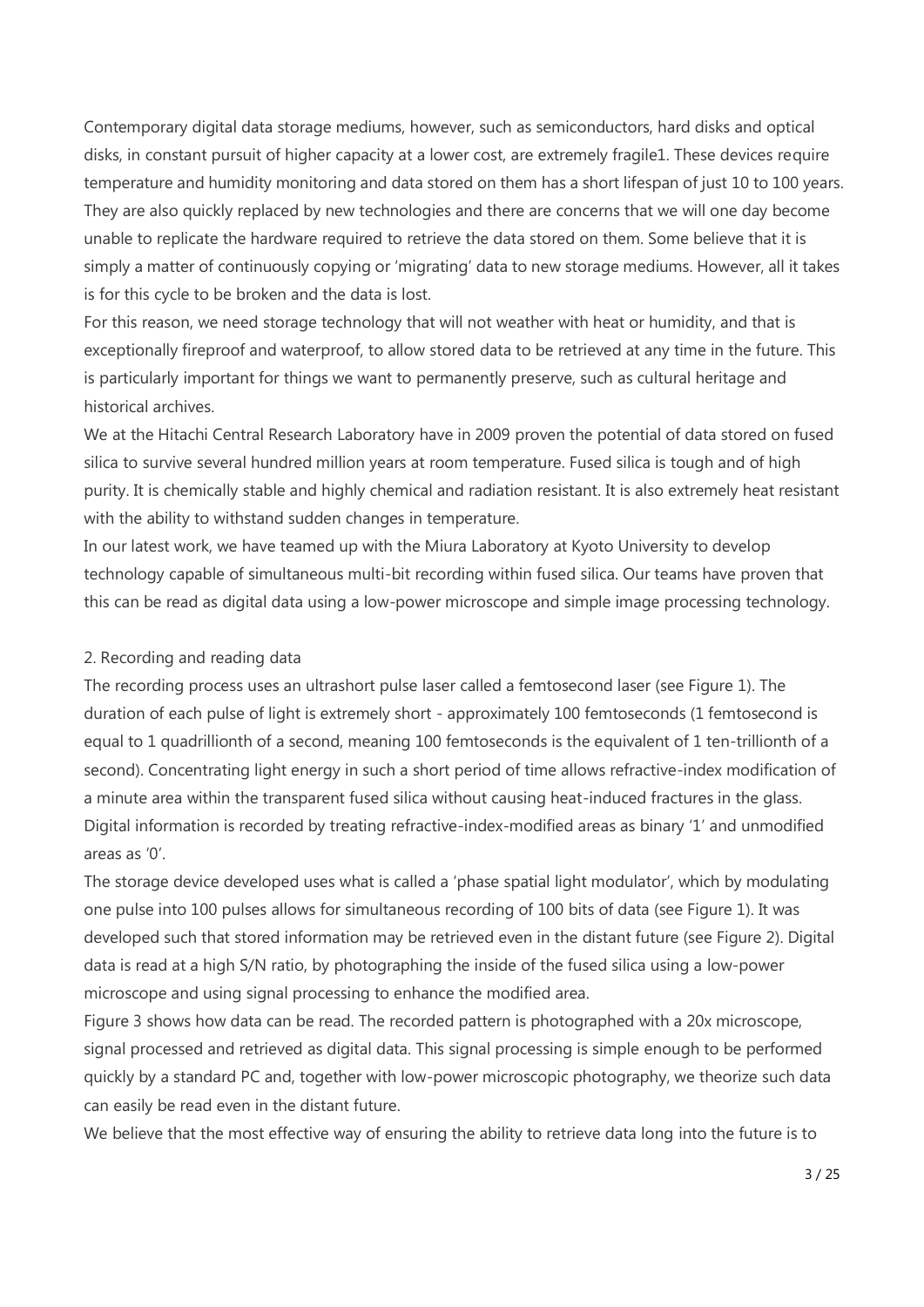record an analog image showing the format and signal processing method alongside the data. These analog images can be recorded as pin-point sketches by modifying a minute area equivalent to one bit of digital data.

In our latest trial, we successfully recorded a test pattern like the one in Figure 3 on 4 layers within 2mm-thick fused silica. The recording density of this 4-layer storage was equivalent to 40 MB/inch2 ? greater than that of a compact disc (35 MB/inch2). Furthermore, recording conditions in the current sample have been optimized. As a result, in contrast with the results of our 2009 sample, which gave an estimated lifespan of 300 million years at room temperature after degradation from exposure to temperatures of 7000C and 9000C, the image data used for information retrieval in the current sample proved to have no degradation in lifespan after being subjected to even harsher conditions of 10000C for 2 hours. We therefore estimate the lifespan at room temperature of data stored using this method to be semi-perpetual.

# **E37 Keith Krulak**

A Storage Technology for Hundred-Million-Year Preservation

### 1. Introduction and Summary

Of the written records that used Japanese paper, stone, or clay tablets, some have survived in excess of several thousand years (Table 1). In contrast, modern recording media for digital data that seeks mass storage and low cost, such as semiconductors, hard-disc drives, and digital optical discs, are extremely fragile. It is necessary to control temperature and moisture, the life of the data is a short 10 to 100 years, and furthermore, the hardware to reproduce the data may not exist in the future because of frequent generational changes of this technology. Some view that endlessly performing "data migration"?copying the data to new media?will suffice, but data will be lost if there is any interruption.

Thus, there is a need for a storage technology, especially for permanent preservation of cultural heritage assets and historic archives, that ensures no data degradation from temperature or moisture, possesses superior heat- and moisture-resistance, and permits future generations to read the recorded data. We at Hitachi Central Research Laboratory showed in 2009 that it was possible for information recorded in fused silica glass to survive several hundred million years at room temperature. Fused silica, which is hard and has extremely few impurities, is chemically stable, highly resistant to chemical change, and is robust even against radiation. Furthermore, it is highly heat resistant and durable against sudden changes of moisture.

Together with the Miura Laboratory of Kyoto University, we developed the technology to record in bulk multiple bits of information inside fused silica and confirmed that it could be read as digital data using a low-power digital microscope and basic image processing.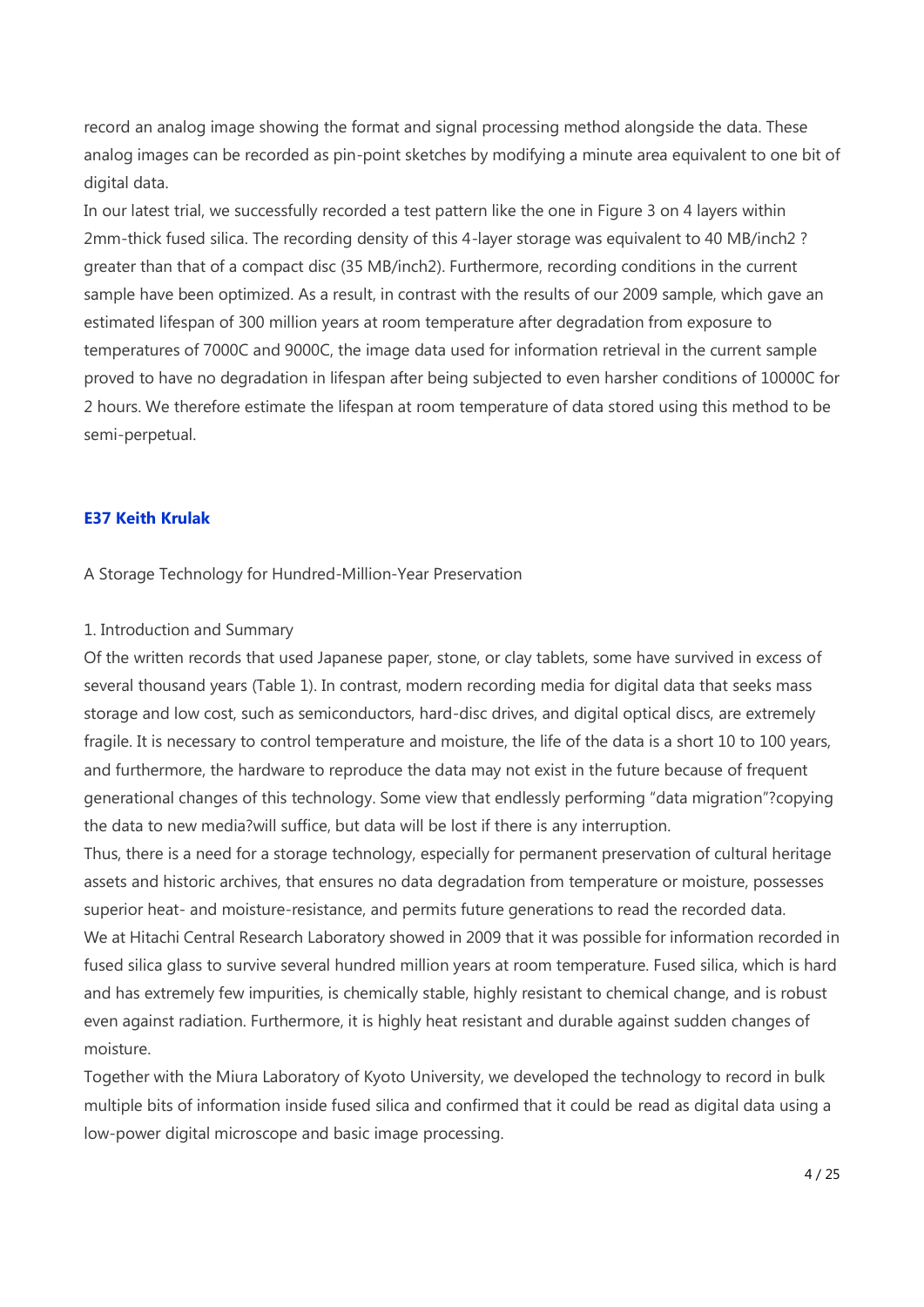### 2. Methods of Recording and Retrieval

To record data we use a short pulse laser called a femtosecond laser (Figure 1). The light pulses emitted by this laser are of extremely short duration, about 100 femtoseconds. (A femtosecond is one quadrillionth of a second; 100 femtoseconds is 10 trillionths of a second.) By concentrating light energy in such ultra-short bursts, it is possible to change the refractive index of a micro-region inside of the transparent fused silica without causing heat cracks. Digital information can be recorded by regarding spots with a changed refractive index as "1" and unchanged spots as "0".

With the recording equipment developed for this trial, it was possible to record 100 bits simultaneously by transforming one light pulse into 100 beams utilizing an instrument called a "spatial phase modulator" (Figure 1). We developed a retrieval method to permit reproduction in the distant future (Figure 2). We took an image of the inside of the fused silica utilizing a low-power digital microscope and then used signal processing to sharpen the altered micro-regions described above. The digital data can be read with a high signal-to-noise ratio.

Figure 3 shows an example of data retrieval. The recorded pattern is imaged at 20x magnification with a low-power microscope and, after signal processing, is retrieved as digital data. Such signal processing can be done in a short time using an ordinary computer, and together with low-power magnified imagery, we think that even in the distant future this procedure can be performed easily.

To guarantee retrieval in the distant future, we think it will be effective to record the data along with an analog image that indicates the format and method of signal processing. It was possible to record this analog image, for instance, as a dot image using micro-alteration of regions corresponding to digital bits. In this experiment, we recorded a test pattern similar to that in Figure 3 in four layers within fused silica 2mm thick. The capacity of the four layers was equivalent to 40 MB/inch2, in excess of that of a CD of 35 MB/inch2. Furthermore, it was estimated that the 2009 sample would last 300 million years at room temperature judging from the data degradation at 700° and 900° Celsius. We verified in this experiment that there was no degradation in the image data used for retrieval even after more extreme heat testing (1,000° C for 2 hours). From this, we predict that the life of the recorded data at room temperature is nearly semi-permanent.

### **E5 Colin Wilson**

### 1. Introduction

Information written on paper, clay tablets or in stone can last for thousands of years (Table 1). High-volume, low-cost modern data storage media, on the other hand, such as semiconductors, hard discs and optical disks, are not nearly as durable.1 These media must be protected from changes in humidity and temperature and can store data for a maximum of only 10 to 100 years. Such devices are also subject to rapid generational turnover, raising the question of whether the hardware necessary to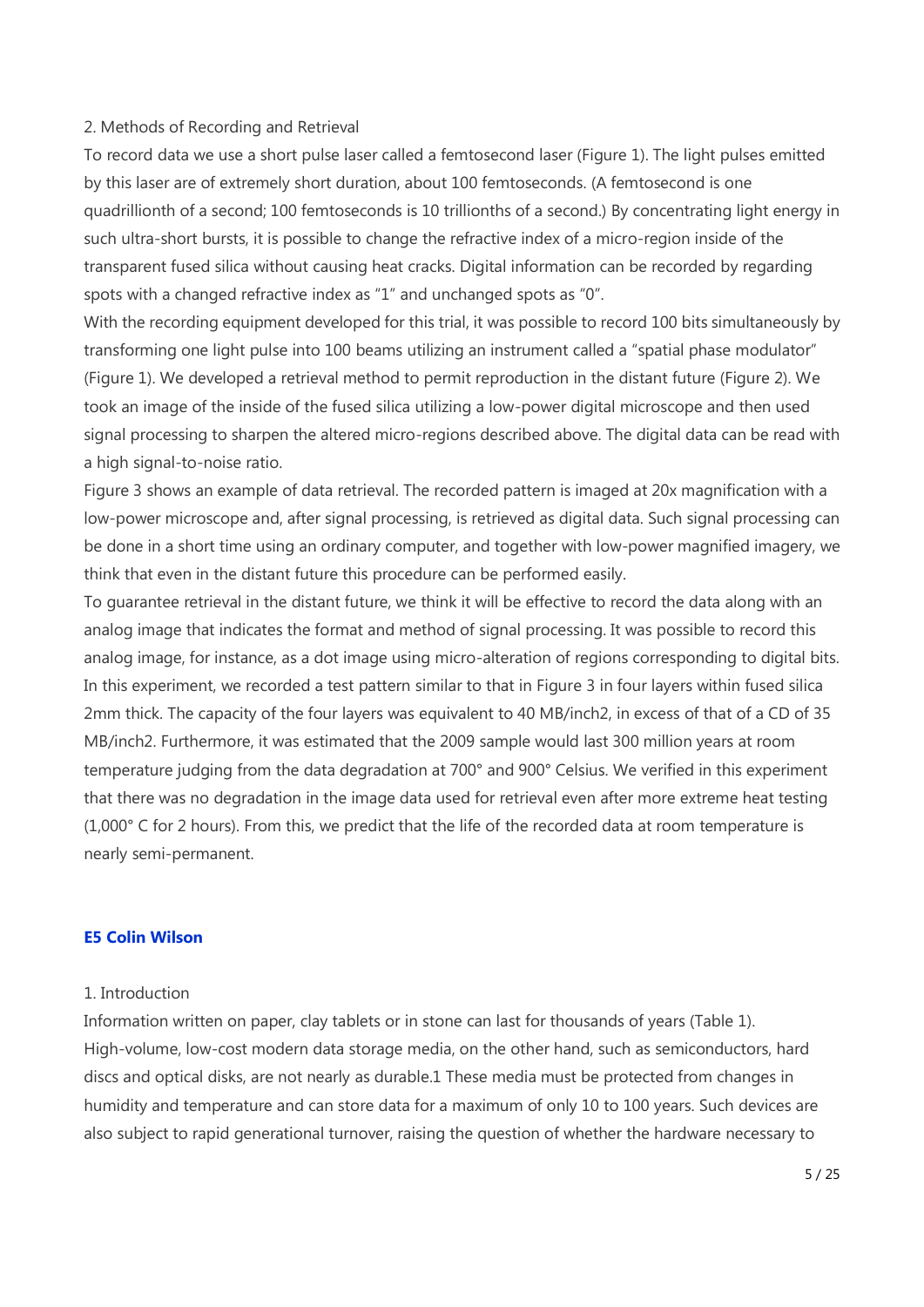read the information will still be available in the future. Although it could be argued that this problem can be solved by perpetual data migration, continually copying information to new media, if even one link in that cycle were ever to break, the data could be lost forever.

There is some data, however, such as cultural and historical information, that is particularly important to preserve more permanently. Such data demands storage technology that will not deteriorate over time due to temperature or moisture and can withstand fire and water, so that it can be read for ages to come. In 2009, we demonstrated the potential of fused silica glass as a medium for recording information that can last for hundreds of millions of years at room temperature.2 Fused silica glass is very hard, extremely pure, chemically stable and highly resistant to chemical and radiation damage. It also displays excellent resistance to damage from heat, even when subjected to extreme temperature fluctuations. In collaboration with the Miura Laboratory3 at Kyoto University, we have now developed technology to write digital information in large batches of bits inside fused silica glass crystals. This information has been successfully read back using a low-power microscope and simple image processing.4, 5

### 2. Writing and Reading

Bits are written with a femtosecond laser, which can produce extremely brief laser pulses (Figure 1). The pulses of light emitted by these lasers are only about 100 femtoseconds long. One femtosecond is one quadrillionth of a second, meaning that 100 femtoseconds, the duration of a laser pulse, is just one ten-trillionth of a second. By concentrating the burst of energy into such a short time, it is possible to change the refractive index of minute regions inside a transparent silica glass crystal without causing the crystal to crack due to heat. We are able to thus store and retrieve digital information by reading regions with altered refractive indices as "1" and regions that are unaltered as "0."

Using a spatial light modulator6 we have now been able to convert one laser pulse into 100 pulses, enabling the simultaneous recording of 100 bits (Figure 1). We have also developed a method to read this information that is likely to be usable even in the distant future (Figure 2). First, the interior of the silica glass is photographed through a low-power microscope. Signal processing is then used to enhance the image of the altered regions. Data read by this method has a very high signal-to-noise ratio.

An example of the steps in the reading process is shown in Figure 3. As the figure shows, the recorded pattern is photographed at 20x magnification using a low-power microscope. The image then undergoes signal processing, a task simple enough to be performed quickly by an ordinary personal computer, after which the data can be read. This simple set-up could likely be assembled even in the distant future.

To ensure that this data can always be read, it is important to accompany it with analog images explaining the format and signal processing method. Such images could even be rendered in a sort of pointillism on the same minute scale that bits are written.

In these experiments, up to four layers of patterns like the one shown in Figure 3 were written inside fused silica glass crystals two millimeters thick. With information recorded in four layers, these crystals reached a storage density of 40 MB/inch2, higher than that of a CD at 35 MB/inch2. The samples produced in 2009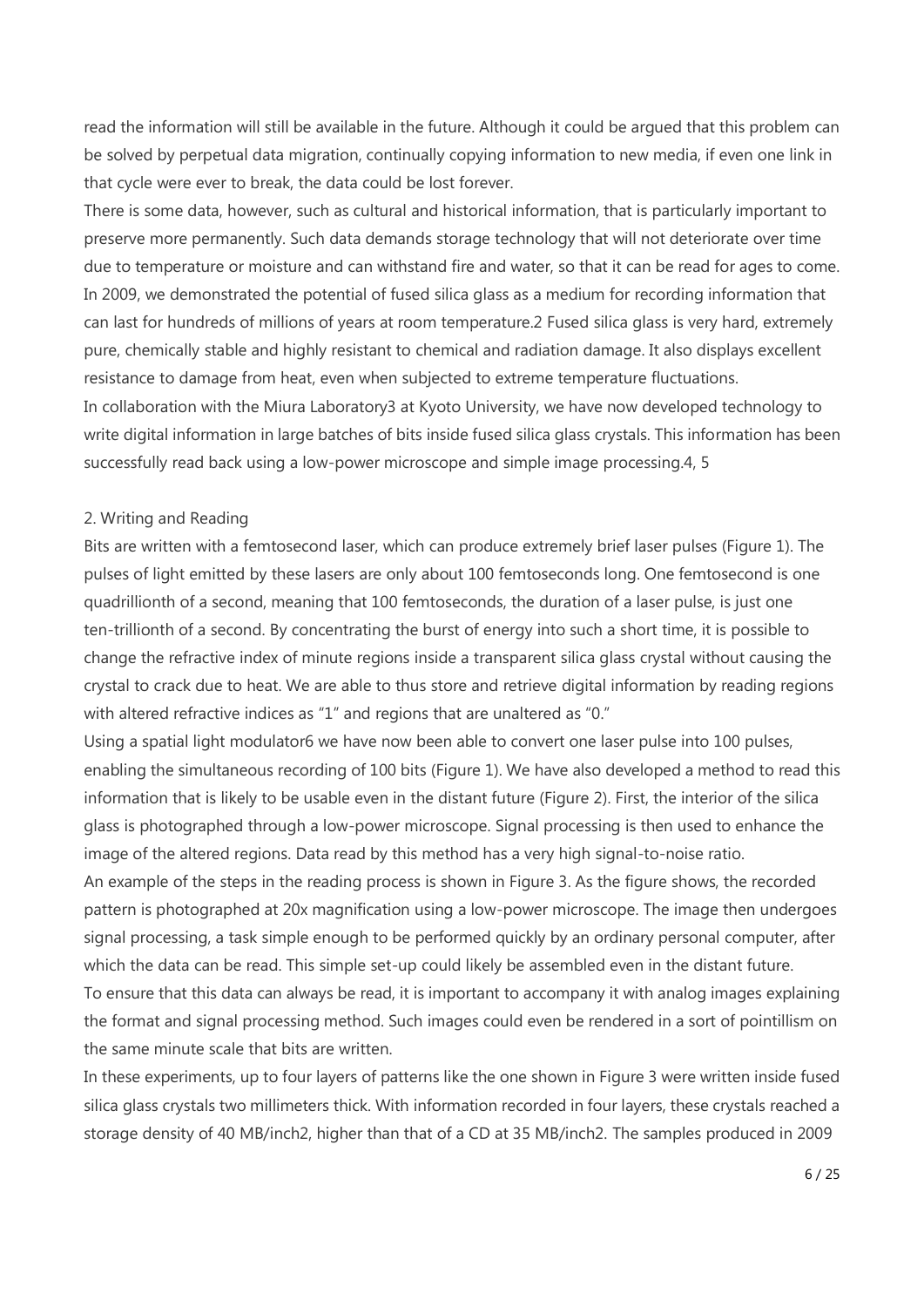degraded when heated to temperatures between 700°C and 900°C, from which it was estimated that they would last around 300 million years at room temperature. This time, by optimizing writing conditions, we were able to read from crystals subjected to even more extreme heating: the data did not degrade even after two hours at 1000°C. From this we predict that, stored at room temperature, data stored in these crystals could last virtually indefinitely.

### **E17 Kamil Spychalski**

### 1. Introduction

Some records made on materials such as stone, Japanese paper or clay tablets still exist today after standing the test of time for thousands of years (Table 1). In contrast to these, modern digital storage media such as solid-state, hard disk and optical disk drives, which pursue high capacity and low cost, are extremely delicate(1). Even with the necessary temperature and moisture control, the lifespan of the data is a brief 10 to 100 years. With frequent generational shifts, there is also a concern that hardware needed to read the data will become unavailable in the future. While some believe that 'data migration', a transfer of data to new media, could be perpetually repeated, even a single interruption would result in all this data being lost.

Particularly in areas such as cultural heritage or historical archives where permanent storage is desirable, there is a need for water/fire-resistant storage technology that allows data to be stored and retrieved at any time over the course of human history without deteriorating due to temperature or moisture. In 2009, we showed that it is possible for information recorded on quartz glass to have a life span of hundreds of millions of years (at room temperature) (2). Quartz glass is a hard, chemically stable glass with very few impurities, which is also resistant to chemicals and radiation. It also has other outstanding attributes, including high heat-resistance and a resilience to sudden changes in temperature. This time, in collaboration with Kyoto University's Miura Laboratory(3), we developed technology for batch recording large volumes of binary information on the interior of the quartz glass, and have confirmed that it can be read as digital data by a low-power microscope and simple image processing(4)(5).

### 2. Storage and Retrieval Methods

An ultrashort pulse laser, known as a femtosecond laser, is used for recording (Figure 1). The pulses of light emitted by the laser have an extremely short duration of approximately 100 femtoseconds (a femtosecond is equal to 10?15 of a second, so 100 femtoseconds equal 10?13 of a second). By concentrating light energy for such an ultrashort time, it is possible to modify the refractive index of microscopic areas within the transparent quartz glass without causing cracking due to heat. By assigning a value of '1' to areas with a modified refractive index and '0' to those unchanged, it is possible to record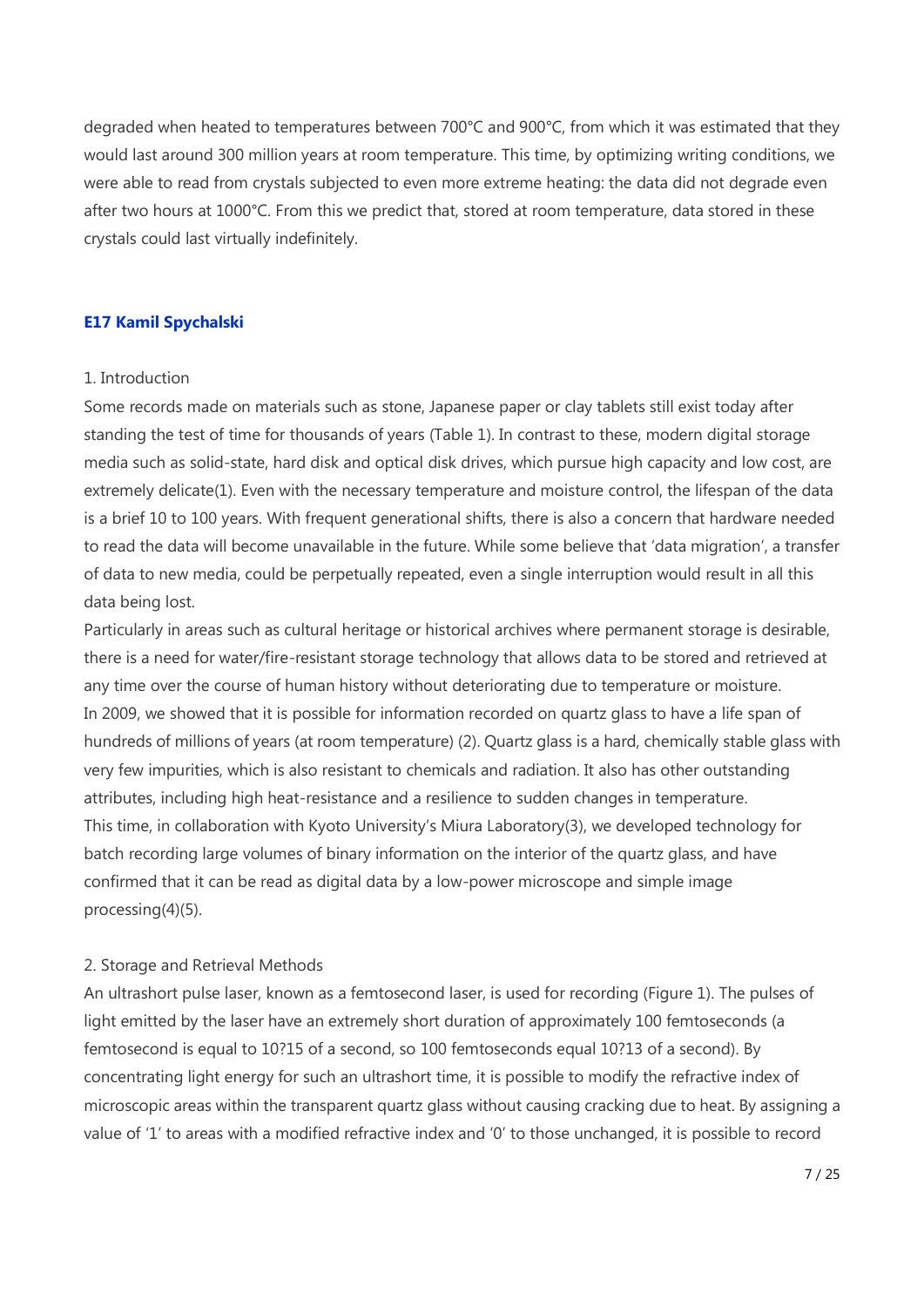digital information.

The recording equipment we developed this time utilizes a device known as a 'spatial light modulator'(6) to convert one pulse into 100, enabling 100 bits to be simultaneously recorded (Figure 1). The method of data retrieval was developed such that it can be reproduced even in the distant future (Figure 2). It utilizes a low-power microscope to photograph the interior of the quartz glass, from which the digital data is retrieved with a high S/N ratio by emphasizing the above-mentioned modified region through signal processing.

Figure 3 indicates an example of data retrieval. The recorded pattern is photographed using a 20x microscope and read as digital data following signal processing. This signal processing can be performed in a short time on a standard PC and, combined with the low-magnification photography, is a method we consider easily reproducible even in the distant future.

We believe that recording an analog image indicating the format and method of signal processing is an effective way to ensure the data can be accessed in the distant future. This analog image could be recorded as dots, for example, by utilizing the microscopic modified areas corresponding to bits of digital data.

In the most recent experiment, we recorded up to 4 layers of test patterns, such as those in Figure 3, inside 2mm-thick quartz glass. When recording 4 layers, the planar recording density was equivalent to 40mb/inch2, exceeding the 35mb/inch2 recording density of a CD. In addition, while the deterioration of the 2009 sample at 700°C and 900°C led us to estimate a room temperature lifespan of some 300 million years, the current optimization of recording conditions allowed us to confirm no loss in the image data used for retrieval following even more severe heat testing (2 hours at 1000°C). This leads us to expect a semipermanent lifespan at room temperature(4) (5).

# **Commentaries from the Judges**

# **James Davis**

### **General Comments**

One requirement for a successful translation is background knowledge of the subject at hand. Many people recognize this fact in the context of scientific, medical or technical translation, but this point is equally valid for other specialties, such as financial, legal or political translation. This year's Japanese-into-English contest passage describes a technical innovation. In order to successfully translate such a passage, it is not necessary to be an engineer, but it is certainly helpful to be able to write for an audience of engineers.

The specific product described in the passage is new. However, a considerable amount of information is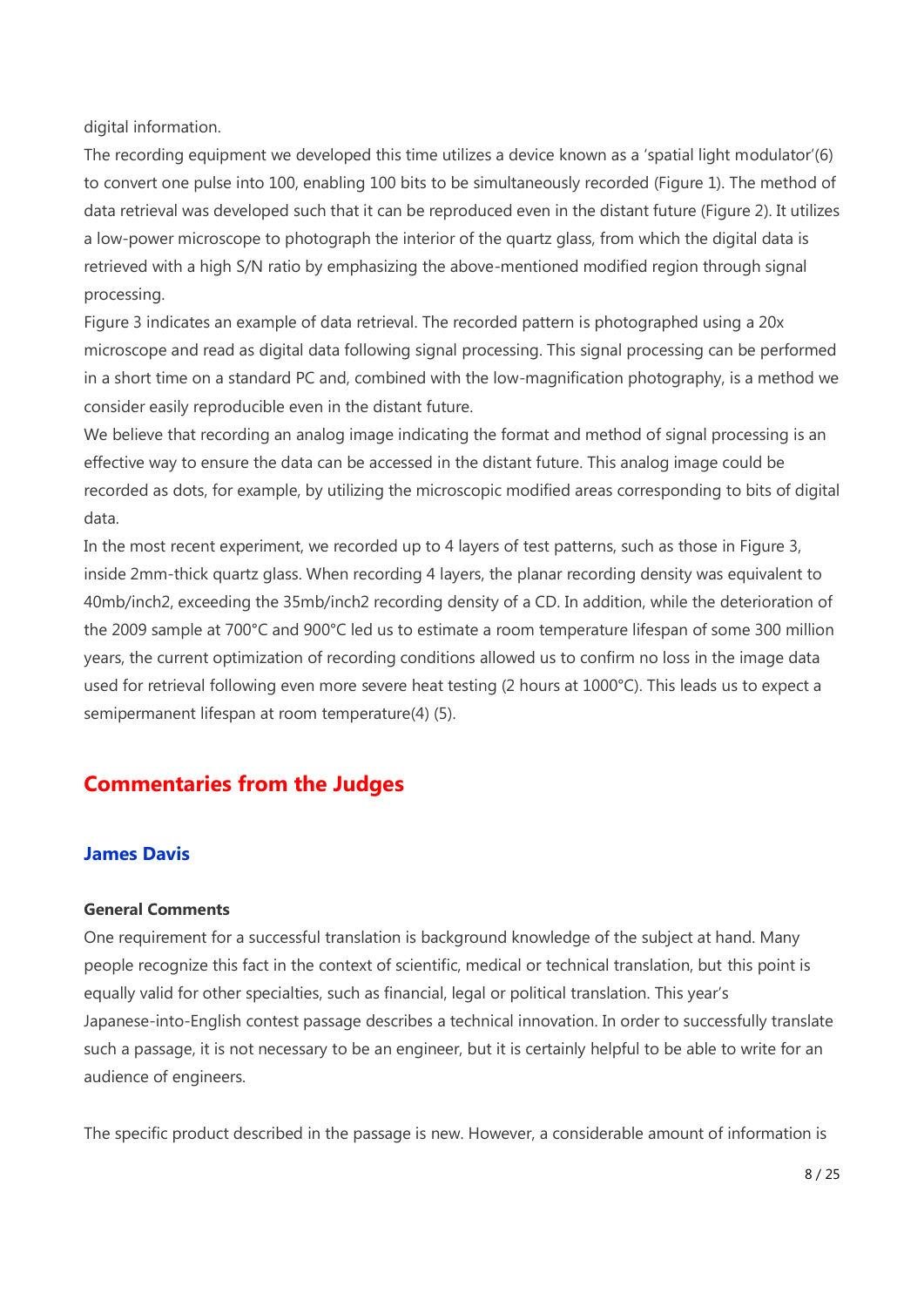readily available about the various elements of the product and the underlying concepts behind those elements. Online research and background reading can quickly help the translator learn enough about the materials, the methods and the concepts included in this passage to be able to present the content accurately and in the manner that would be expected in an English-language document on the same subject.

Thanks to everyone who submitted a translation for this year's contest, and congratulations to all five of the finalists! Each of the finalists did an excellent job on certain aspects of the document. When evaluating a translation, the first priority must go to accuracy. If there are errors related to content, the translation is flawed. A knowledgeable reader can overcome awkward syntax or overly literal renderings of figures of speech, but errors related to content are often difficult—and in some cases, impossible—for the reader to detect. For example, the source text included a reference to 和紙. Some contestants translated this term as "Japanese paper." Other people transliterated this term as "washi." However, some people simply translated 和紙 as "paper." There is no way for the reader of the translation to know that the original document referred specifically to 和紙 rather than some other variety of paper. When 和紙 is translated as "paper," information is lost. Generally speaking, a loss of information in a translation is a weakness. It may be a major weakness or a minor weakness, but it is a weakness, and any weakness reduces the value of the translation. Comments on each of the translations follow.

### **E5**

The translator writes with a very engaging style, but errors and omissions reduce the value of the translation to a potential reader. For example, in several places the translator refers to "silica glass crystals," "crystals" or "crystal." In fact, glass is not crystalline at all—it is amorphous. Two minutes of background reading about "glass" in Wikipedia would have made this distinction clear. Such an error immediately lowers the credibility of the translation in the eyes of a knowledgeable reader. In several of the paragraphs in Part 2 the translation provides an accurate summary of the content, but details that are present in the source text are missing in the translation. The quotation marks that surround 空間位相変調器 in the first sentence of the second paragraph in Part 2 of the source text are absent in the translation, as are the superscripts for references (4) and (5) at the end of the final sentence in Part 2.

One important aspect of translation is the need to write in a style and tone that match the type of document in question. Before tackling a translation assignment it is often helpful for the translator to read examples (in the target language) of the kind of document that is to be translated. The contest instructions indicated that this document appeared in the monthly journal of a professional society for engineers in the auto industry in Japan. Thus, it would be helpful to skim a few articles from a comparable journal in the U.S. or some other English-speaking country. In this instance journals published by SAE International would be excellent models.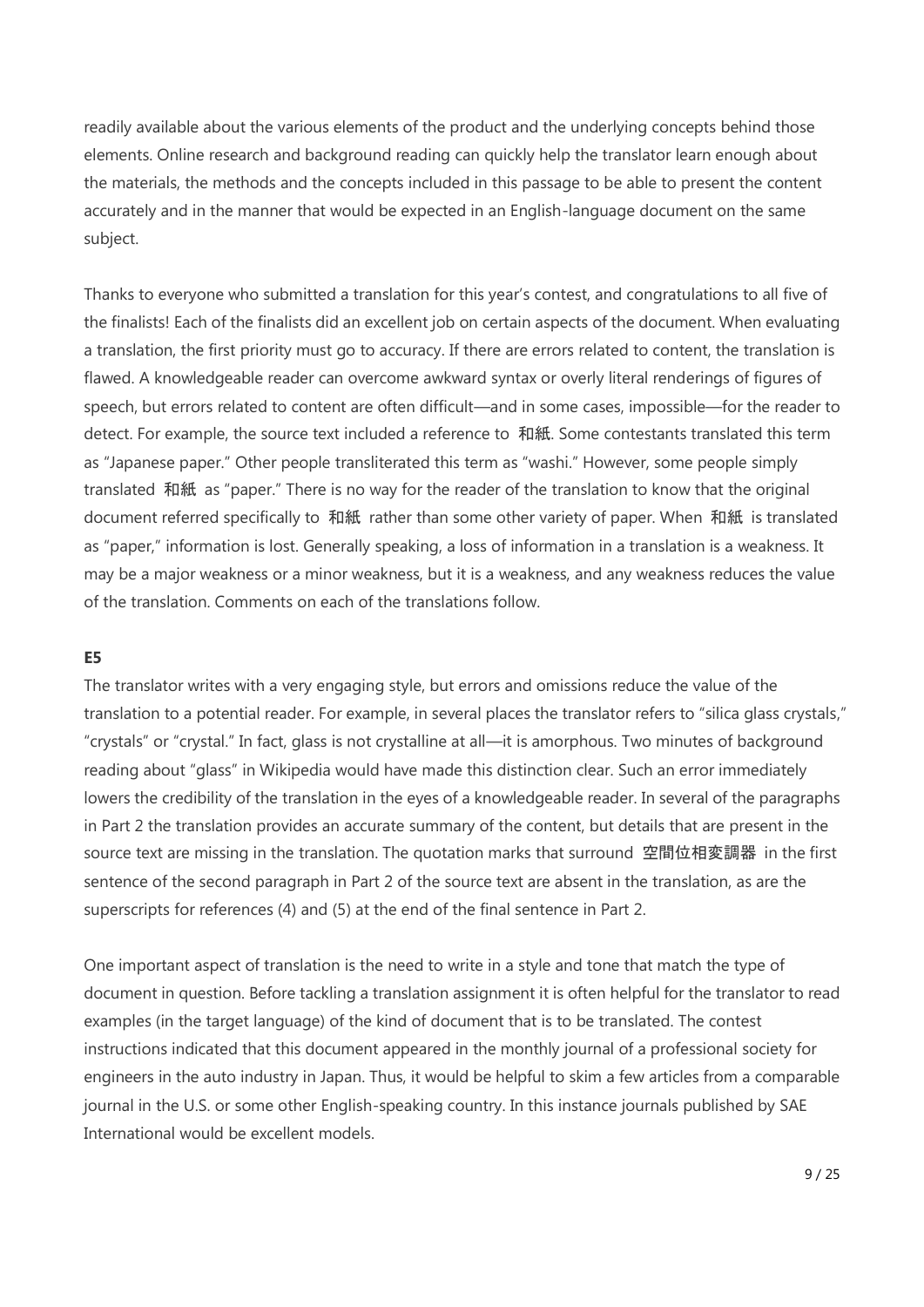The translation rests on a solid foundation. Greater attention to detail and the adoption of a style that is more suitable for this type of document would make the translation more valuable.

# **E13**

This translation includes a number of well-turned phrases but suffers from a lack of familiarity with the content and from some difficulty in recognizing grammatical patterns. In the first paragraph the phrase "ever higher-capacity, lower-cost" concisely expresses two of the most significant trends in digital media over many decades, but the phrase "solid state hard drive or optical digital media of today" combines three distinct categories (半導体、ハードディスク、光ディスク) into two. It is not clear whether the translator simply omitted a comma, or whether the translator actually thought there were only two categories. In fact, the 半導体 portion refers to flash drives or thumb drives, which employ semiconductor-based materials but have no moving parts. These items are clearly different from hard disks (which employ magnetic technology) and optical disks (which make use of laser technology). This portion could read, "modern digital storage media—such as solid-state drives, hard disks and optical disks" or "modern digital storage media—such as semiconductor-based drives, hard disks and optical disks."

The final sentence in the second paragraph of Part 2 includes the phrase デジタルデータを高い S/N 比で 読み出す. This phrase appears as "..., and then apply a high signal-to-noise ratio to retrieve the digital data." The particle で often indicates the means by which an action is carried out, but a quick look at the Wikipedia entry for "signal-to-noise ratio" confirms that this ratio is one measure of the quality of a signal. The appearance of 信号処理によって in this sentence indicates that 信号処理 is the means by which the S/N 比 of the output signal is increased. The inclusion of 上述の変性領域を強調することで provides additional detail as to how this increase is accomplished. A better alternative for the portion in question would be, "..., and then read out the digital data with a high S/N ratio."

The fourth paragraph in Part 2 deals with the creation of an analog image that will explain to future generations the way in which the digital content was originally recorded. The second sentence explains how the analog image might be created. Thus, the implied direct object of the verb 記録する is not "data." Rather, it is "the analog image." The second sentence could read, "It is possible to record this analog image as a collection of dots, with each dot being a microscopic region with a refractive index that was modified following the same procedure that was used to record one bit of digital data." In this instance the best approach may be to understand the content of the source text and then present that content as clearly as possible, rather than trying to follow the exact structure of the original Japanese sentence.

# **E17**

This is an excellent translation. Almost all of the content is rendered accurately, the translation is well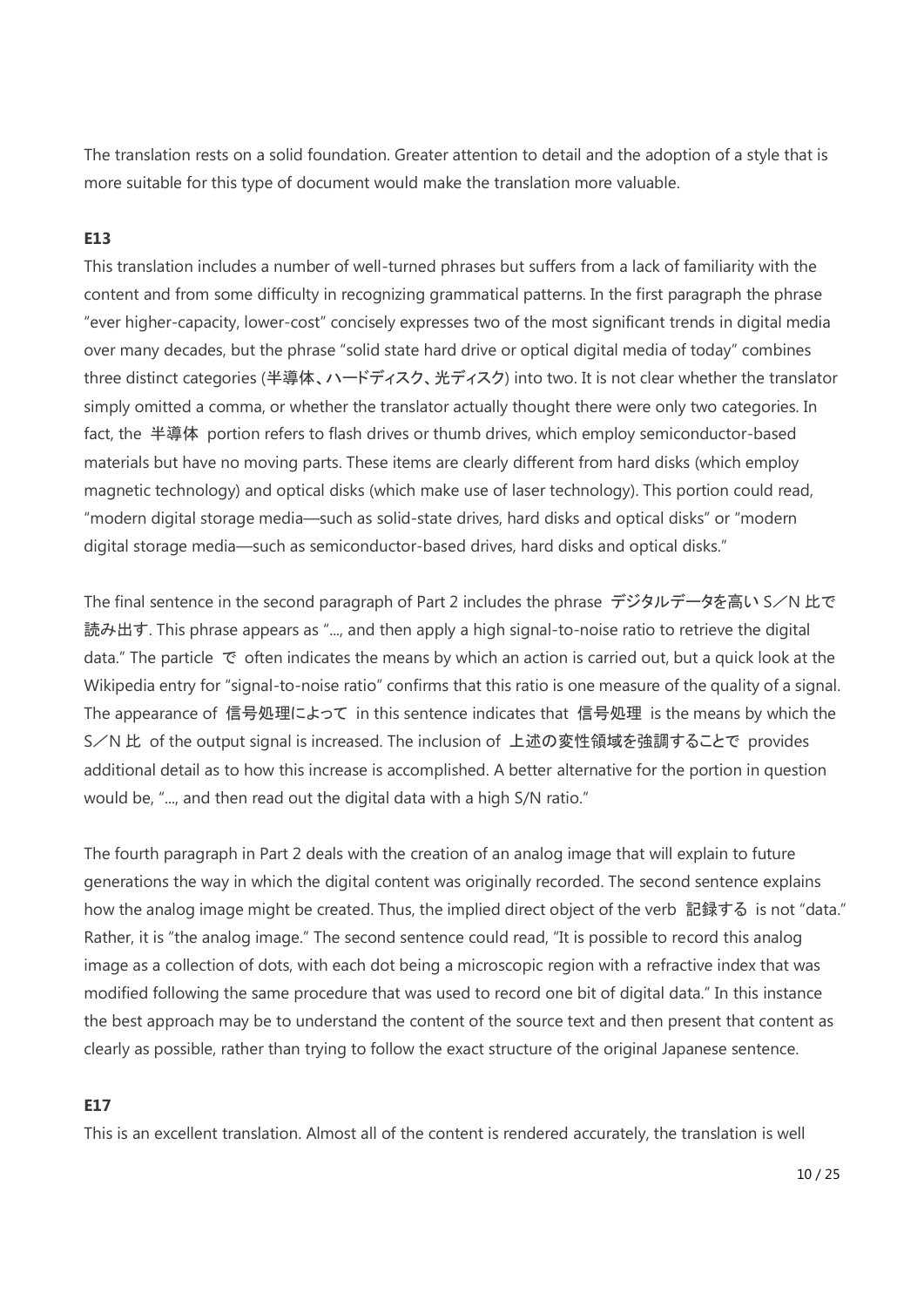written, and the style is one that a reader of such a document would expect. The translator paid attention to detail, and that is an extremely important trait in any field of translation. Here is one suggestion:

In the second sentence of Part 1 the phrase 大容量・低コストを追求している becomes "..., which pursue high capacity and low cost." Use of the word "pursue" could make the reader wonder whether the goals of 大容量 and 低コスト have ever been (or will ever be) attained. In fact, significant progress has been made in both respects, and progress continues today. A better alternative might be, "..., which pursue ever greater capacity and ever lower cost" or "...., which provide ever greater capacity and ever lower cost." Either of these options would indicate that progress has been made, but the quest is not over.

# **E33**

This translation is somewhat uneven. In some places the translator clearly understood the content and rendered a crisp and natural-sounding translation. In other places it appears that the translator simply picked the first option provided by a glossary, without really understanding the context. For example, "contemporary" is a good translation for 現代 in the context of history or the arts, but 現代のデジタルデ ータの記録媒体 should be "modern storage media for digital data" or "modern digital storage media." In the context of paint or other materials that are exposed to the elements it makes sense to translate 劣化 as "weathering," but for the products described in this document, "degradation" due to heat or humidity seems more reasonable. It should be noted that when 劣化 appears again in the final paragraph of Part 2, the translator does use the term "degradation." Rereading the entire translation (for consistency and overall impact) during the editing process might have allowed the translator to notice this discrepancy.

The 石英ガラス is described by the authors as 固く. For a solid such as 石英ガラス the best translation for 固い is "hard" in the sense that the material resists deformation. In the context of materials testing the word "tough" normally means that the material can absorb a large quantity of energy before failure. In this context "hard" is clearly the intended meaning.

The last sentence in Part 1 reads, "Our teams have proven that this can be read as digital data using a low-power microscope and simple image processing technology." Most readers will probably not know what "this" actually refers to, and perhaps the translator was not completely sure, either. In the first half of the original Japanese sentence the noun ビット情報 appears as the direct object of the verb 記録する, which modifies the noun 技術, which in turn is the direct object of the verb 開発し. If ビット情報 is what the system will 記録する, then this same ビット情報 is probably what the system can 読み出す. If so, the second half of the final Japanese sentence in this paragraph could read, "We have confirmed(4)(5) that this information can be read out in the form of digital data through the use of a low-power microscope and simple image processing." It is worth noting that the superscripts for references (2) through (6) were omitted from this translation. References may be troublesome, but they must be included in any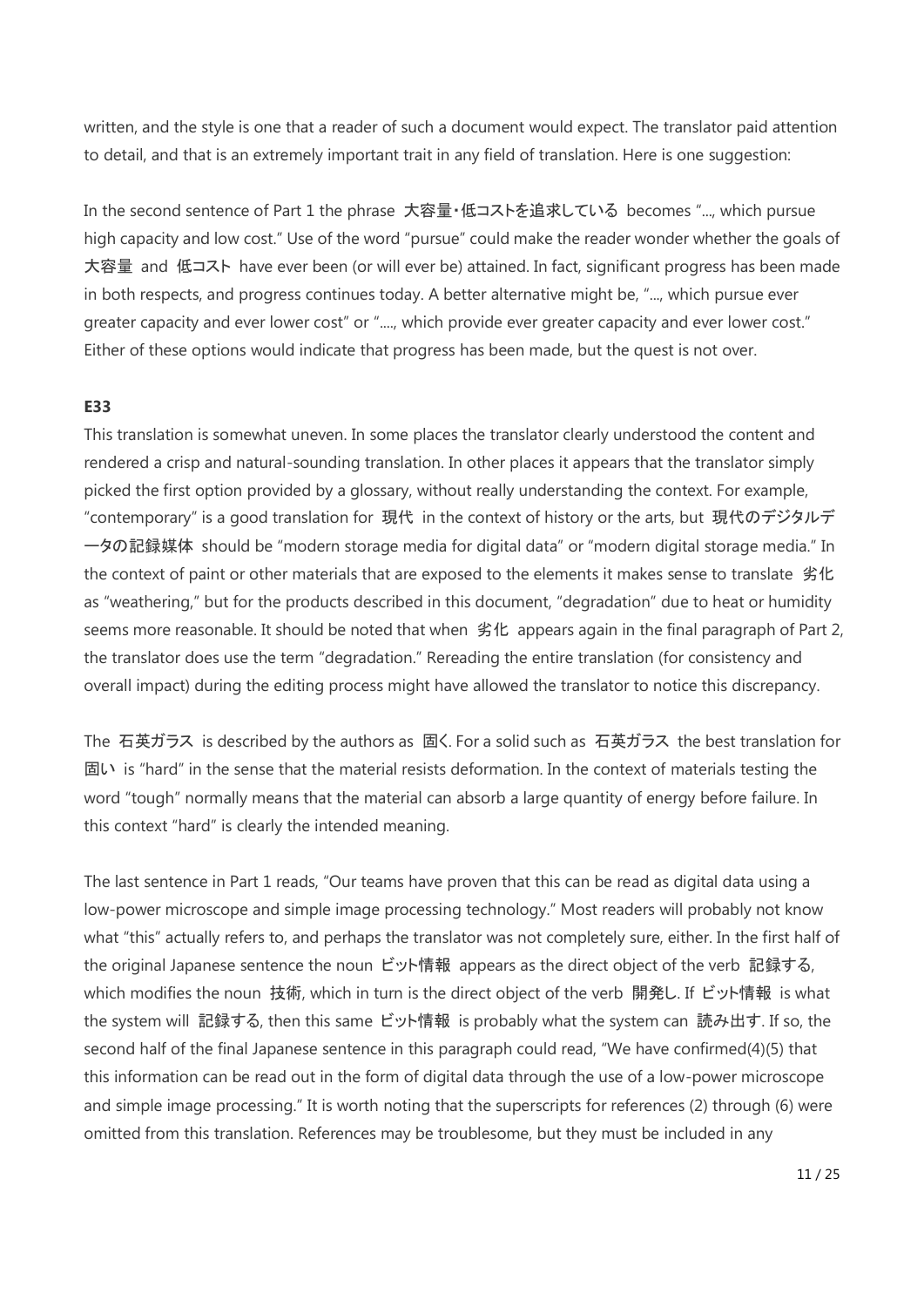translation.

## **E37**

This translation would benefit from greater attention to detail. The content of the introductory portion is generally well done, but there are significant errors. The heading for Part 1 is はじめに, which is rendered as "Introduction and Summary." There are certainly instances in J-into-E translation when some degree of rewriting or the insertion of additional words becomes necessary, but this is not one. "Introduction" is acceptable; "Introduction and Summary" is not. (A quick look at Part 3 of the document reveals that a separate "Conclusion" section already exists.)

The final sentence in the third paragraph of Part 1 refers to 急激な温度変化, but the translation cites "sudden changes of moisture." Although both the word 温度 (temperature) and the word 湿度 (humidity) appear in the first paragraph, this sentence refers specifically to "sudden changes in temperature." Furthermore, in this translation all of the superscripts [(1) through (6)] for the references were omitted. Many translators adopt a two-stage editing process: carefully editing the translation while comparing the translation against the source text (on a line-by-line or sentence-by-sentence basis) and then rereading the entire translation without looking at the source text. This type of editing process can be effective in reducing the number of misread kanji and the number of omissions. In the final sentence of the fourth paragraph in Part 1 the authors tell us that the information that has been recorded is read out using 低倍率の顕微鏡と簡単な画像処理. The translation mentions that the authors used "a low-power digital microscope and basic image processing." The authors do not state whether the microscope is digital or analog, but Figure 2 indicates that a digital camera is attached to the microscope.

Thus, the microscope does not have to be digital in order to obtain a digital output. Unwarranted assumptions can reduce the value of a translation, particularly in a legal or technical context. In this instance, "a low-power microscope and basic image processing" is really as far as we can go. In the second paragraph of Part 2 the translator again refers to a "low-power digital microscope," even though text simply mentions 低倍率の顕微鏡, but in the third paragraph the translator reverts to "low-power microscope." The type of editing process mentioned above is also useful for maintaining consistency in long documents.

In the first sentence of Part 2 the authors mention a 超短パルスレーザ. The translation mentions a "short pulse laser," but that does not accurately describe the device in question. The kanji 超 is frequently rendered as "super" or "ultra," and any online glossary would indicate that 超短 should be "ultrashort." The translator writes well. Errors of the type described here can be eliminated by careful reading of the source text, drawing information from all portions of the document in question, making use of a variety of glossaries or other references, and careful editing.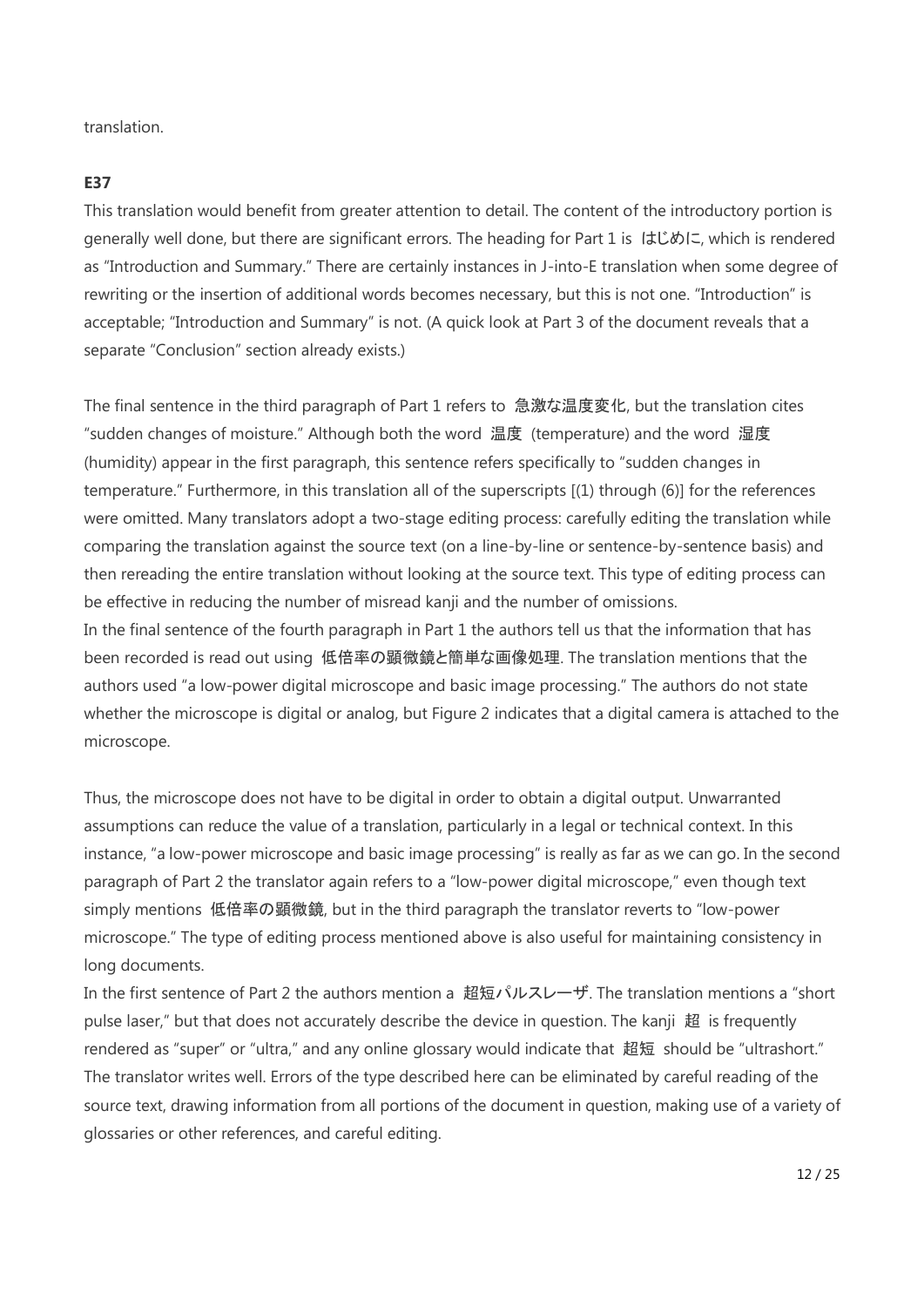# **Ruth McCreery**

"Field-specific knowledge" has been a JAT mantra for decades: a good translation is a carefully thought out piece of writing that applies the translator's specialized knowledge to communicate the content of the original accurately and in the style appropriate for the intended readers. That is true for translations in fields from fashion to nuclear fusion: describe a pleat as a fold, or a plasma as a fluid, and you are sunk. To reinforce his or her field-specific knowledge, a thoughtful translator will always look carefully at the references and illustrations provided with the text as well as consult reliable sources to get the terminology, and style, right. All the finalists in this year's Japanese-English translation contest translated the text reasonably well, but there were major variations in accuracy and writing style.

 Translation E17 is an excellent example, written in a clear, appropriate style that communicates the content accurately, for the most part. The first sentence makes a strong beginning and adroitly handles the dread など. The second sentence, with its rather ambiguous "In contrast to these," is weaker, and the choice of "delicate" instead of "fragile" for 脆弱 is unfortunate.

 Its second paragraph, describing the storage process, the translator uses the term "quartz glass," although the article by Watanabe et al. cited in the second endnote clearly states that it is "fused silica." That article also clarifies how the に of 石英ガラスに記録した should be translated. In the third paragraph, the translator describes the newer technology as recording information "on the interior of the quartz glass," i.e., in it. In the previous paragraph, however, he states that in the 2009 version, the information is recorded on the medium; have the researchers shifted from recording on the surface to the interior? No: the Watanabe article on the 2009 research clearly states that information was recorded in the fused silica.

 The third paragraph begins weakly with "This time" for 今回 but goes on to set the stage nicely for the technical description in the second section, which is readable and accurate, with field-appropriate use of exponential numerical expressions and the abbreviation S/N. The final sentence of the second paragraph in that section does introduce confusion by referring to the "above-mentioned modified region," when the term "region" had not be used previously: The sentence in question states "it is possible to modify the refractive index of microscopic areas." The term (and whether it is singular or plural) should be kept consistent.

 The data retrieval process described in the next paragraph was a challenge for all the translators. Translation E17 handled it reasonably well, with "photographed" instead of "imaged" for 撮影, a choice probably guided by intelligent reference to figure 2, but stumbled on アナログ画像については、たとえば、 デジタルデータのビットに相当する微小変性領域を用いて点描画として記録することが可能である, as did all the other finalists. "This analog image could be recorded as dots, for example, by utilizing the microscopic modified areas corresponding to bits of digital data" is confusing. The authors are saying that they can provide instructions on how to read the data in the same way they recorded the data: ". . . by utilizing microscopic modified regions just as they were used to record data" The concluding paragraph is also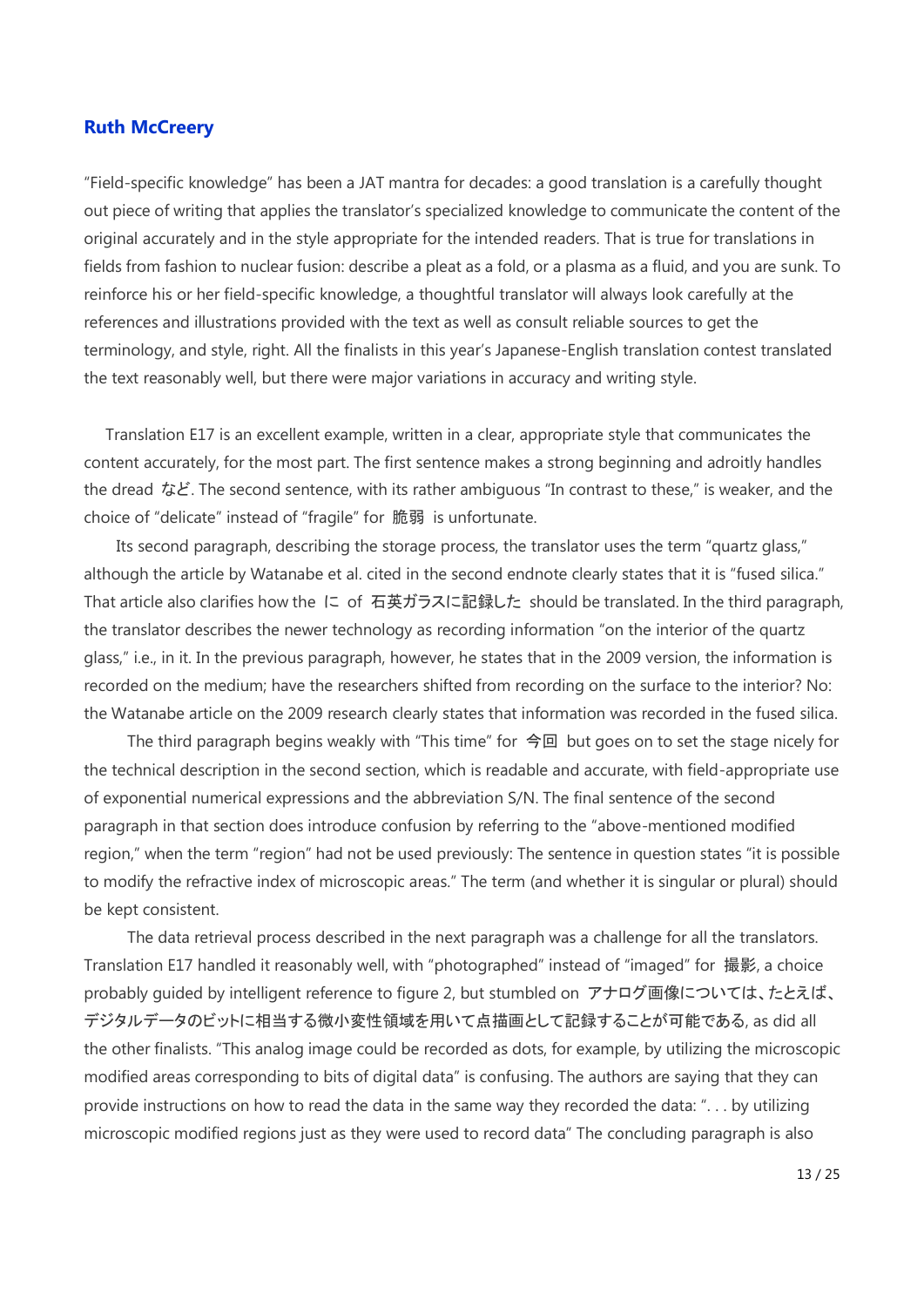clear and readable, although "semipermanent lifespan" seems less exhilarating than the hundred millions of years the authors promise.

Translation E5, which reads well and is largely accurate, also deftly avoids the など trap in the first sentence. Unfortunately, 和紙 has been translated as "paper," a technical error. A much more serious error is the use of "fused silica glass crystals" instead of "fused silica." Glass--even the glass we call crystal--is amorphous, as a little reading would have made clear.

 "There is some data, however, such as cultural and historical information" is a clumsy beginning to the next paragraph. Beginning a sentence with "there is" should be always avoided; combining that with "some data" (when some readers will persist in regarding "data" as plural) is doubly awkward.

 The next paragraph, about the 2009 research, avoids the in/on question about how data are recorded while describing the advantages of the medium clearly.

 Part 2, while rather freely translated, communicates the technology to the lay reader, with the exception of the passage concerning the analog image explaining the data retrieval process, where the translator stumbles over the same sentence as did E17. It is not "on the same minute scale that bits are written" but "in the same way."

 The final paragraph ends eloquently with "could last virtually indefinitely," which corresponds well to the hopes of the authors.

Translation E13 begins badly, with a very literal, clumsy sentence that includes "and the like" for  $\dot{\mathcal{L}}$  $\mathcal{E}$ . The translator has sloppily omitted a comma in the next sentence (or conflated two types of media: "solid state hard drive"). The final sentence of that paragraph, "Some hold the opinion that it would be best to copy the data to the next new medium in a perpetual cycle of data migration," is an incorrect rendering of 繰り返せばよい. The sense of the Japanese is that it might be possible to cope by repeatedly copying the data, not that that is an ideal solution.

 The translator has not checked the Watanabe article about the 2009 research and states that the information is recorded on fused quartz, while overstating the degree of certainty about its lifespan: "showed [it] had a lifespan of several hundred million years" might be better as "could have a lifespan . . ." The next paragraph discusses "a large amount of bit information." Instead of that very literal rendering of 多数のビット情報, "large volumes of binary information" as used in E17 would be more appropriate.

 Part 2 begins well, but the second paragraph uses "image" as a verb instead of "photograph" for 撮影, although figure 2 clearly shows a camera being used. It goes on to state that the researchers "then apply a high signal-to-noise ratio," as though that ratio were a handy tool instead of a measure of the quality of the processing, and mentions "low-power photography," when 低倍率 obviously refers to the microscope. The description of the analog image for explaining the data retrieval process in the next paragraph tripped this translator up badly. Moreover, the concluding sentence states that "fused quartz is expected to be nearly semipermanent," when it is the data recorded in it, not the medium per se, whose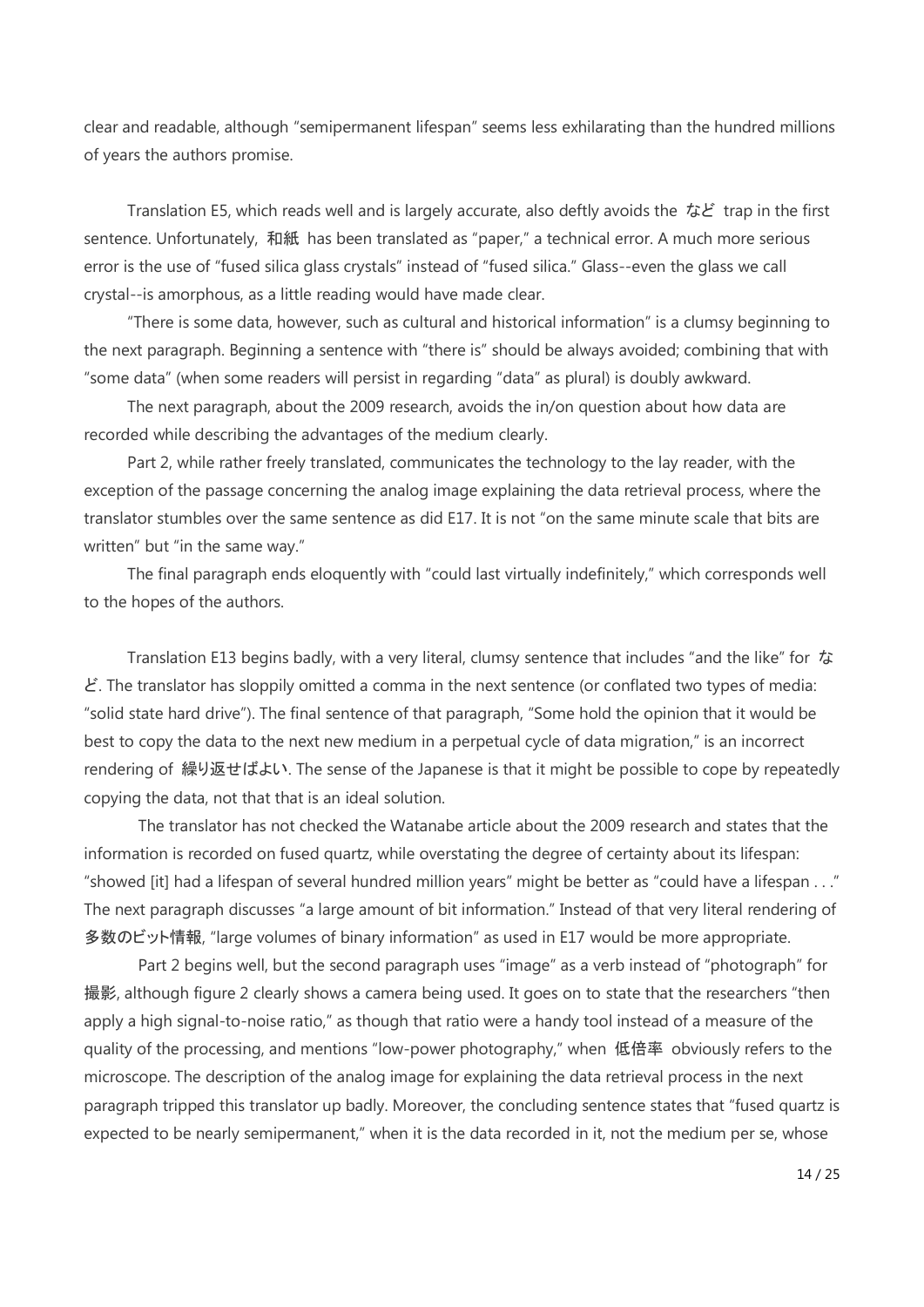lifespan is the issue.

 While parts of the translation are well written, this translator veers in places between being painfully literal and being inaccurate, with insufficient understanding of either the original text or how to present it in English.

 Translation E33 is also uneven. The first paragraph begins well but loses a bit of force by omitting the "even once" in the cycle of migrating data in the last sentence. The second paragraph's "weather with heat or humidity" is both an awkward phrase in English ("weather due to" or "weather under" would be more natural) and a rather free translation of 劣化 in this context. The third paragraph states, "We ... have proven the potential"; "proven" is rather a leap for 示した; "showed" or "demonstrated" would be more appropriate, both as a translation in general and as usage in research reports. The translator has also not consulted the references and learned that the data are stored in, not on, the fused silica. (Perhaps not surprisingly, E33 dropped all endnote numbers after the first one.) In another poor use of "proven," that paragraph ends with, "Our teams have proven that this can be read as digital data," in which the referent for "this" is not clear.

 Part 2 begins well, but this translator also stumbles over the paragraph about the analog image. Beginning with "the most effective way" is problematic in the same way as "proven" was above: both inaccurate and an overstatement. The description of the analog images is less confusing than some of the other translators' stabs at it, but still misses the mark.

 Translation E37 combines some strengths with a number of errors and stylistic flaws, starting, unfortunately, with the first sentence: why not make it "Some written records" instead "Of the written records . . . , some"? The translator states, in the third paragraph that in the 2009 procedure, information is recorded in fused silica glass, suggesting use of the references, but then uses "fused silica glass" instead of "fused silica" and omits all the superscripts for the endnotes. That paragraph ends with "Furthermore, it is highly heat resistant and durable against sudden changes of moisture"; the Japanese is 温度, not moisture. In the next paragraph, the translator has turned an optical microscope into a digital one. "Basic image processing" is perhaps no different from "simple image processing," but seems an over interpretation of 簡単.

 In Part 2, "micro-region" seems a good choice for 微小な領域. "The recorded pattern is imaged" instead of "photographed" suggests a failure to look at the figures. The description of the analog image is as muddled as most of the other translators', with the addition of the wrong tense in "It was possible to record" instead of "It would be possible."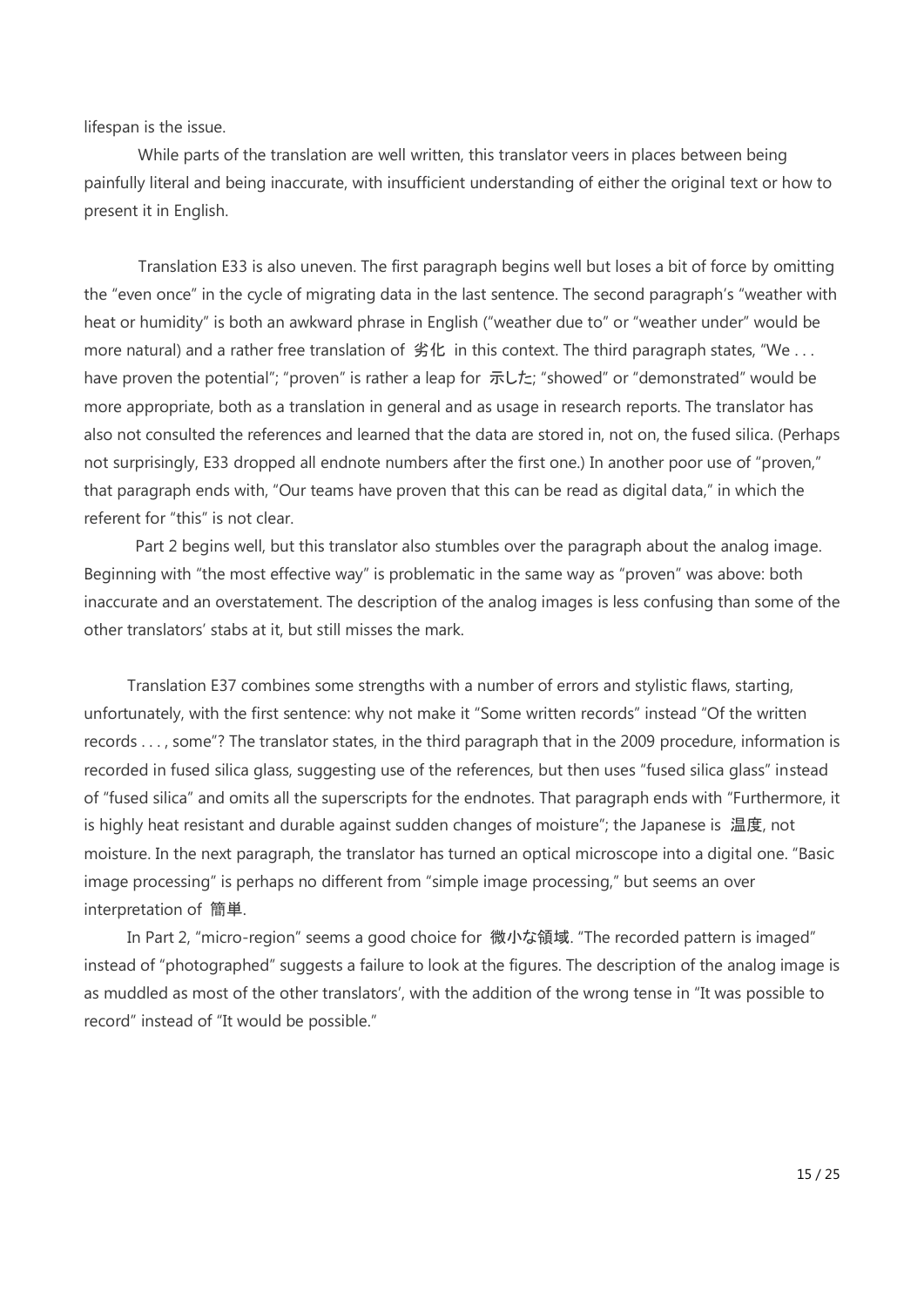# Ken Wagner

The passage for the Tenth JAT Translation Contest, "A Storage Technology for Hundred-million-year Preservation," presented challenges of both technical and non-technical translation. The introduction's an evocative description of the history of document preservation resembled non-technical writing, but the passage then quickly morphed into a more nuts-and-bolts technical writing piece. The finalists displayed a variety of approaches to the material – from conservative to daringly interpretive and creative. The top two finalists accurately conveyed the article's message to the reader in a pleasant manner, with only a few slight exceptions. The other three finalists conveyed most of the message accurately and serviceably.

The English-language references in this text provided almost all of the English terminology required for the translation. The finalists took advantage of this information to varying degrees and somewhat sporadically. Most finalists did considerable rewriting to break away from the Japanese syntax. However, there was one sentence that required extensive rewriting to make complete sense in English, and no one took the large leap to rearrange that sentence (about the analog image). This text featured quite a few large Japanese numbers, and everyone got them right.

Following the individual commentaries, there is a table comparing the translations of some key elements of the text.

I would like to thank everyone who participated in the contest for making the effort to produce such good translations and to congratulate the first and second place finishers Kamil Spychalski and Colin Wilson and the other three finalists Heidi Christian, Natalie-Anne Hall, and Keith Krulak. The finalists have already made great strides in their Japanese studies and displayed an aptitude for translation. I wish them well in whatever career they pursue.

### Kamil Spychalski - First Place

Kamil's translation was highly accurate and the most pleasant to read of the more conservative translations. The reader definitely understood the background and the process after reading the translation. After Colin, Kamil scored highest for "artistic impression," i.e., my subjective impression when reading the translation without having seen the Japanese text for a couple of months. Kamil demonstrated a grasp of the technical aspects of the material by not trying to use a lot of unnatural coined terms. Kamil used active verbs and provided the necessary padding to achieve genuine English syntax.

Kamil began Introduction Paragraph 1 with a pleasing tone to the English-language reader by using "some [records]" for 記録の中に...ものがある, as did several other finalists. Kamil distinguished *washi* from wood pulp paper, which is not as durable, by calling it Japanese paper. Kamil translated "大容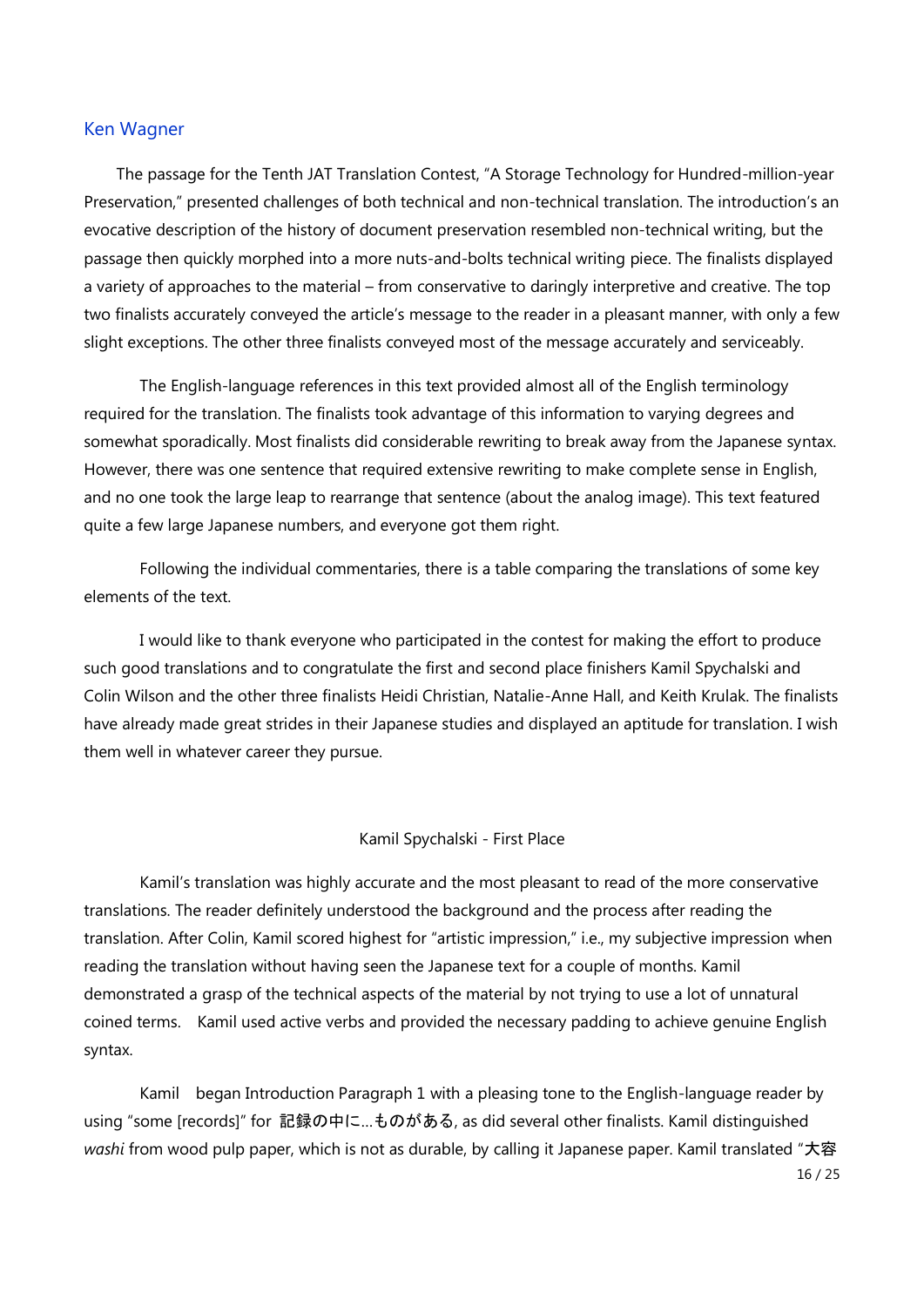量、低コストを追加している" literally but cleanly. This phrase is awkward to translate and was dropped from the English version of this series of studies (Reference 2). "After standing the test of time for thousands of years" might be a little colloquial for a technical article, but may be appropriate for this kind of feature article and short communication and was a pleasant turn of phrase. Kamil used "delicate" for 脆 弱; "fragile" would probably have been more appropriate. Saying that the life of digital data is "a brief 10 to 100 years" was pithy.

Kamil translated 温度と湿度の管理 as "even with the necessary temperature and moisture control." The authors were probably specifically referring to the heating, ventilation, and air conditioning system that would be needed, a specific storage requirement. Some other finalists translated this as something even farther from the Japanese, but Kamil at least retained the idea of temperature and moisture control. However, Kamil used the term "moisture" instead of "humidity." Humidity is specifically defined as the amount of water in the air whereas moisture is water found in a variety of places (as vapor, within a solid, or condensed on a surface).

"Hardware needed to read the data will become unavailable in the future" is a fluid and natural 意訳 approach to 再現できなくなる. However, the article assumes that the equipment will definitely be unavailable in the future and will have to be recreated somehow. Reference 2 used the term "reconstruction" of hardware, and something closer to the Japanese would be better. Nonetheless, for the prosaic texts found in technical writing, it may be good to used seemingly hackneyed words that the English-language reader expects to hear like "available" and "involved." If an expression is hackneyed, it's definitely English and not translationese. The description of data migration was somewhat unnatural. But this process was completely rewritten for English publication in Reference 2, and the version here is hard to deal with.

Introduction Paragraphs 2 and 3 contained detailed descriptions of the storage technology desired and fused silica, the proposed storage medium. Kamil presented this dense information in a faithful, smooth, and straightforward way that sounded like English. Kamil ended the introduction with a clear translation of the brief summary of the storage method provided, and correctly identified the laboratory involved. Like all of the contestants, Kamil got the Japanese numbers right (banzai!).

Unfortunately, Kamil called 石英ガラス "quartz glass," when three English-language references called it "fused silica." Kamil also said that fused silica has a certain lifespan rather than a "potential lifespan." "Lifespan" was spelled two different ways, which may irk someone paying actual money for a translation.

There is a kind of dissonance between the intangible and tangible in the phrase "in areas such as cultural heritage or historical archives." But Kamil didn't say we need to record cultural heritage as some contestants did. いつの時代にも was translated as "over the course of human history." This is an elegant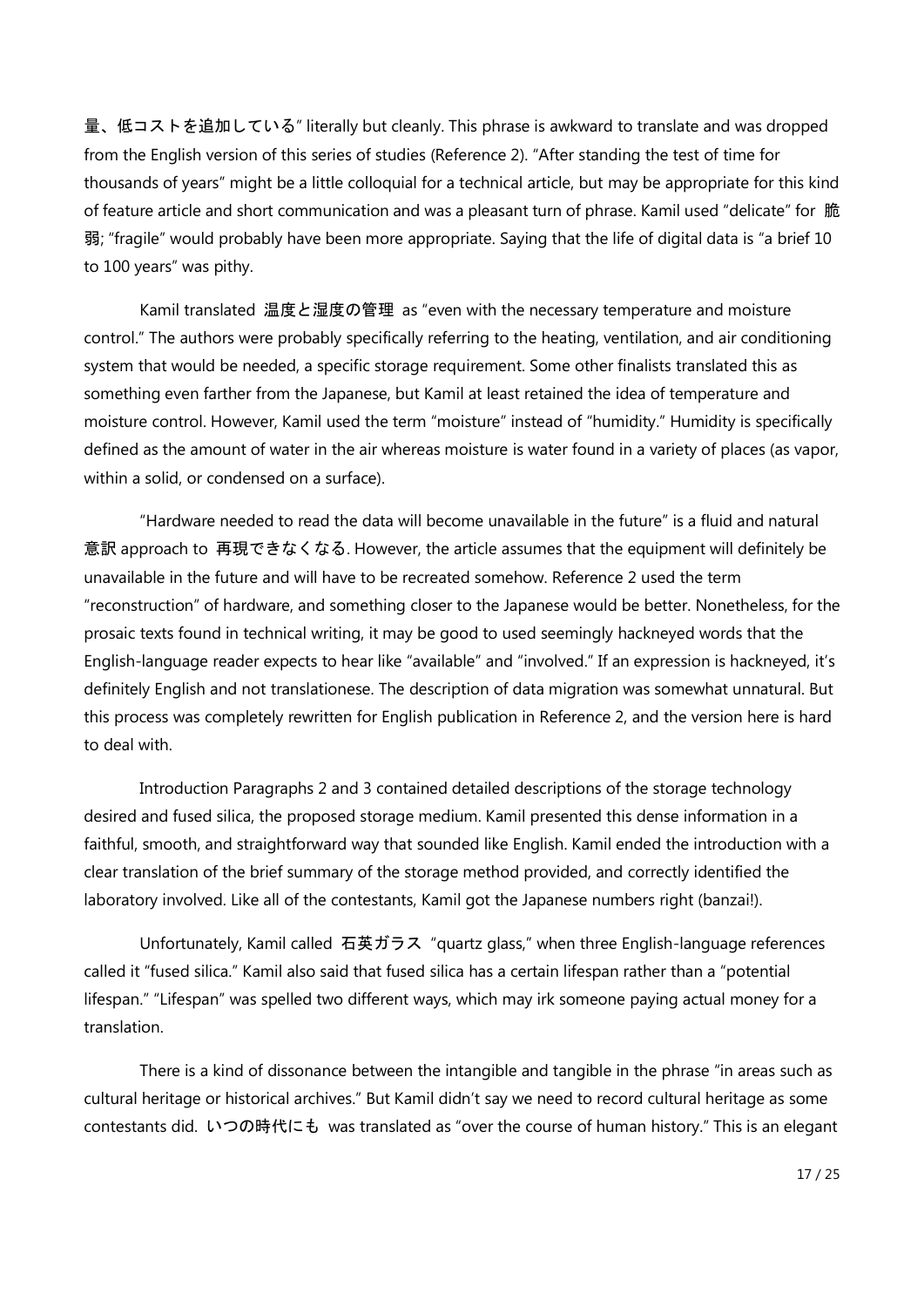turn of phrase, but the Japanese refers to the future and something like "at any time in the future" may be more appropriate than mentioning history.

The method section was well fleshed out and pleasant to read overall. Kamil translated the title (記録と再生の方法 ) "storage and retrieval method." Dictionaries provide these glosses for the two words, although storage and recording may be different things. The cited references use the terms "record" data and "read" or "extract" the recorded data. The description of femtosecond laser and the ultrashort time durations involved was vivid. I would have preferred to have the time spans described with words instead of exponential expressions, but engineers, the intended readers, might like numbers better. Kamil said the refractive index was "modified." Reference 2 used this term and it seems to appear in the literature. The description was also free of over interpretation that appeared in some of the other translations. For example, Kamil said simply said the method avoids "cracking due to heat" without over embellishing (e.g., cracking due to "thermal shock"). However, the paragraph contained two consecutive sentences with a "by doing something, this happens" structure. The two sentences together sounded a little translated. And simple is usually better. Kamil said "Figure X indicates" but "Figure X shows" might be better for the graphic depiction (a picture) referred to here this rather than something requiring an inference. Google Scholar gives one million hits for "Figure 1 shows" as opposed to 58,000 for "Figure 1 indicates."

In Method Paragraph 2, Kamil called the light-modifying device a "spacial light modulator," the term used by References 2, 4, and 6. This term has many web hits, including images, url names, and examples of similar applications. The term "空間位相変調器" seems to have many glosses. In addition, Reference 6 of the contest passage is sales information for the device, but the authors don't use the same Japanese term as the sales literature, making this a bit of translation challenge. Thankfully, Kamil simply uses "to photograph" rather than "to image" for 撮影. The "such that" construction, used by Kamil and several other contestants, seems to be reserved for equations and formulas in technical writing for the most part. Editors seemed to change my "such that" to "in such a way that" a lot when I was starting out. It is probably better not to use "this time" for 今回 and Kamil eventually switched to "in the most recent or experiment."

Method Paragraph 3 remained close to original while still being very readable. However, this resulted in the pattern of "image is photographed and read following signal processing.' Simply following the chronology in English may be better ('pattern is photographed, subjected to signal processing, and read'). "Signal processing" comes second in the Japanese order as well.

In Method Paragraph 4, Kamil used "dots" for 点描画(!) (rather than pointillism): "this analog image could be recorded as dots," a great turn of phrase. Reference 2 also uses the simple term "dots." Adding "way" to "recording … is an effective way to ensure" gives the sentence a pleasant natural sound.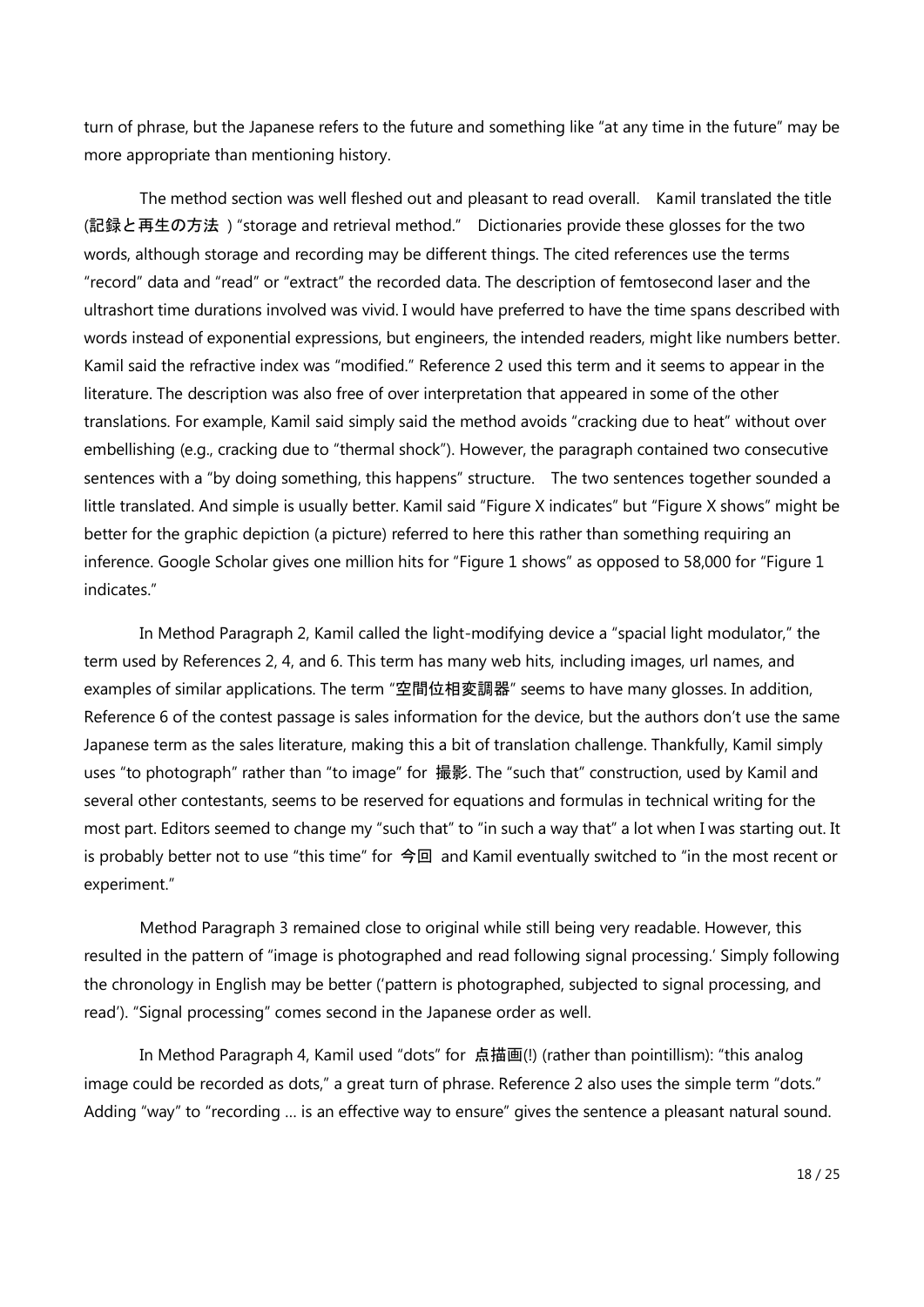However, 相当する in the description of the method of 'drawing' the analogue image proved to be a stumbling block for all of the finalists and presented an opportunity for liberal editing that none of the finalists took full advantage of. The sentence was アナログ画像については、たとえば、デジタルデー タのビットに相当する微小変性領域を用いて点描画として記録することが可能である。Kamil translated this as "This analog image could be recorded as dots, for example, by utilizing the microscopic modified areas corresponding to bits of digital data." 相当する is often tricky to translate, and "corresponding" is not really used this way in English. In addition to be confusing in general, this rendition almost seems to suggest that the dots already present in the digital data are somehow manipulated to form this graphic image. Rewording the 相当する part of the sentence describes the process clearly to the English-language reader: This analog image could be recorded as dots, for example, by utilizing microscopic modified areas in the same way that they are used to record bits of digital data.

In the pleasantly written final paragraph, "up to 4 layers" is a nice touch. There are no hits on Google for the Japanese description of recording density (平面記録密度), and Kamil used a parallel term 平面記録密度 that accounts for the Japanese, although it has a mere 7 hits on Google. Kamil described the storage material has having a "semipermanent lifespan," a serviceable expression, but not the most eloquent of the contest finalists. This may be a personal preference, but it may be better not to rely on "[results] led us to (conclude, expect, etc.). "[Results] suggest" seems to be a safe bet much of the time.

Kamil is already a fairly well accomplished translator. Except for the 相当する expression, Kamil conveyed the information in this passage with a high degree of fidelity so that the reader understood the intended meaning. The passage was pleasant to read with only a few awkward or stilted phrases. With more practice, Kamil will learn ways around difficult Japanese expressions and find it easier to rewrite awkward English expressions to make them clear and fluid. Congratulations on winning this year's contest.

### Colin Wilson - Second Place

Colin pushed it to the limit with a non-literal translation. That's not a bad strategy in the contest situation. Why not go for it? With Colin's translation, the reader almost always knew the authors' intent. To me, Colin's translation was unquestioningly the most enjoyable to read based on the merits of the English syntax and word choice alone. Colin was still very accurate, with only two actual errors that would have misled the reader.

However, things can go somewhat awry if the translator feels the need to reword every line in a technical text. If you rewrite something, it should be rewritten to conform to the conventions of the discipline better than a close translation. Authors of technical articles are thinking of particular equipment that has to be used or specifications that have to be meant, so that rewriting should be tailored to that with the proper terminology and manner of expression.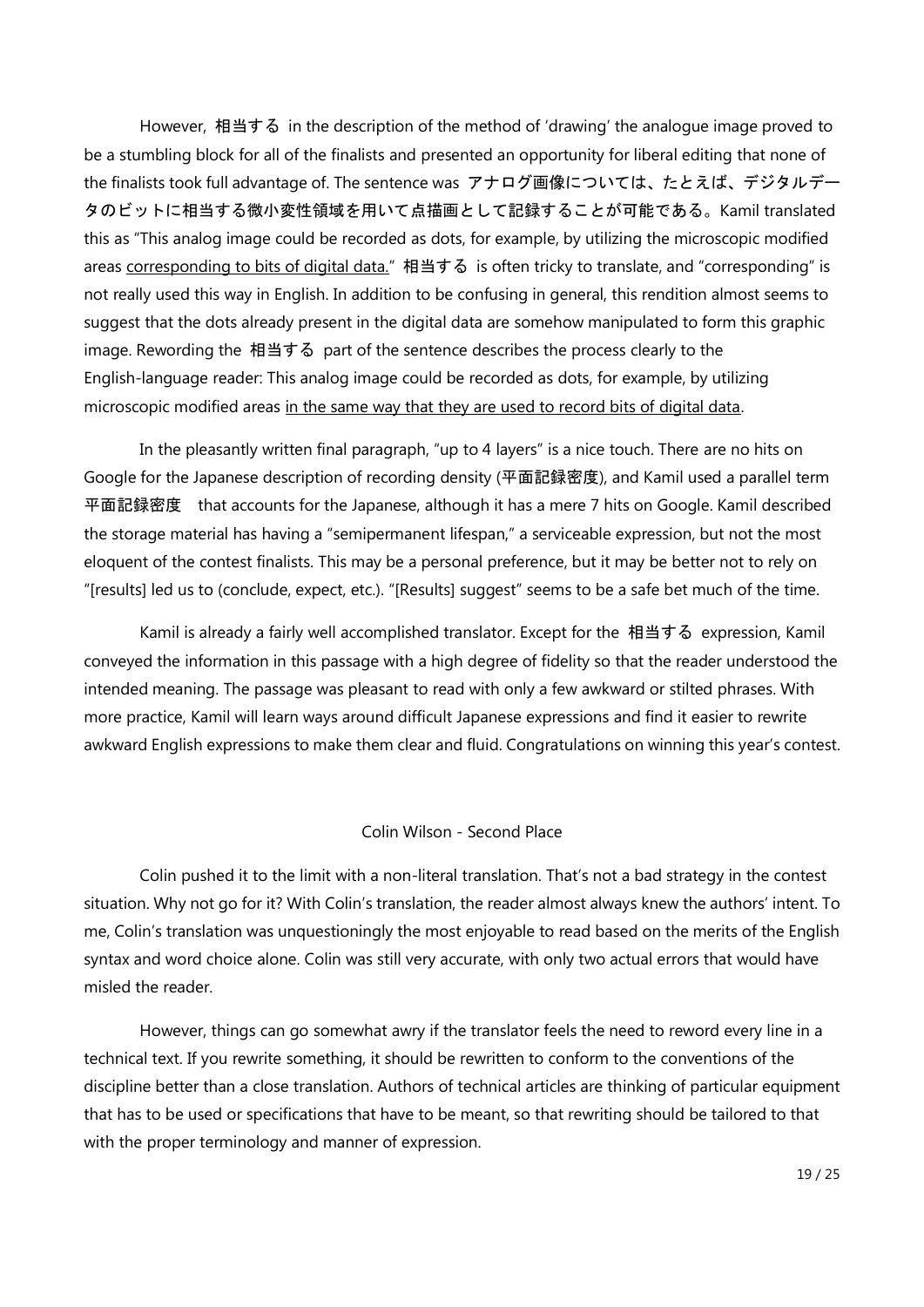If not immediately, the translation may need to serve as evidence for an intellectual property lawsuit which would require an accurate rendition of the equipment and processes used. In an English version of this line of study (Reference 2), the structure of the first paragraph of the introduction was changed, but the description of the technology was left intact.

Colin combined many great turns of phrase and deft editing choices to provide the reader with the most readable translation of this year's contest.

The descriptive introduction of the passage allowed Colin to demonstrate his excellent writing skills. Examples include: a very clean opening sentence; editing out the "pursuit" of the "pursuit of high-capacity, low-cost" although slightly changing the meaning; "although it can be argued" for 意見も 有る; "we demonstrated the potential of fused silica glass…;" not using parentheses in Japanese fashion (at room temperature); not saying that you record heritage; the phrase "so that it can be read for ages to come;" the use of "[did] successfully" for "was confirmed" (This information has been successfully read back using a low-power microscope and simple image processing). Like this last sentence, the syntax was very clean throughout the introduction.

In the method section, the description of the laser and recording method was smooth and economical, although liberally edited. The recording and retrieval processes are described with short, simple sentences listing the steps in sequential order. Other good translations include: the use of the preferred term "spatial light modulator;" "up to four layers of patterns;" and the use of "virtually indefinitely" to describe the potential lifespan of the storage medium, as pointed out by Ruth McCreery in our discussions.

Examples of free translation that, while not completely wrong, may mislead the reader and might require later clarification: "information" for "records;" "must be protected from temperature and humidity" for "requires temperature and humidity control" (a specific process requiring specific equipment); "the question of whether the hardware necessary to read the information will still be available in the future" for "the question of whether the hardware necessary to read the information can be duplicated in the future" (hardware that is already unavailable must be built from scratch); moisture for humidity; "that can withstand fire and water" rather than "fire- and water-resistant" (a matter of degree on a specific scale?); "extremely pure" for "extremely few impurities;" "information" for "digital data;" : and "burst of energy" for "optical energy" of the laser pulse.

Two things that departed from the meaning of the text: describing fused silica as a crystal and the 相当する passage mentioned above. Describing fused silica as crystal really bothered a chemical engineer who read the translation. It would have been be extremely prudent to read a description of fused silica before finishing this translation. I read a description of it before judging the translation contest. The Wikipedia entry for fused silica, very easily accessible, says that it is amorphous, i.e., non-crystalline. However, it also appears that Colin was making a diligent effort to use active verbs with subjects and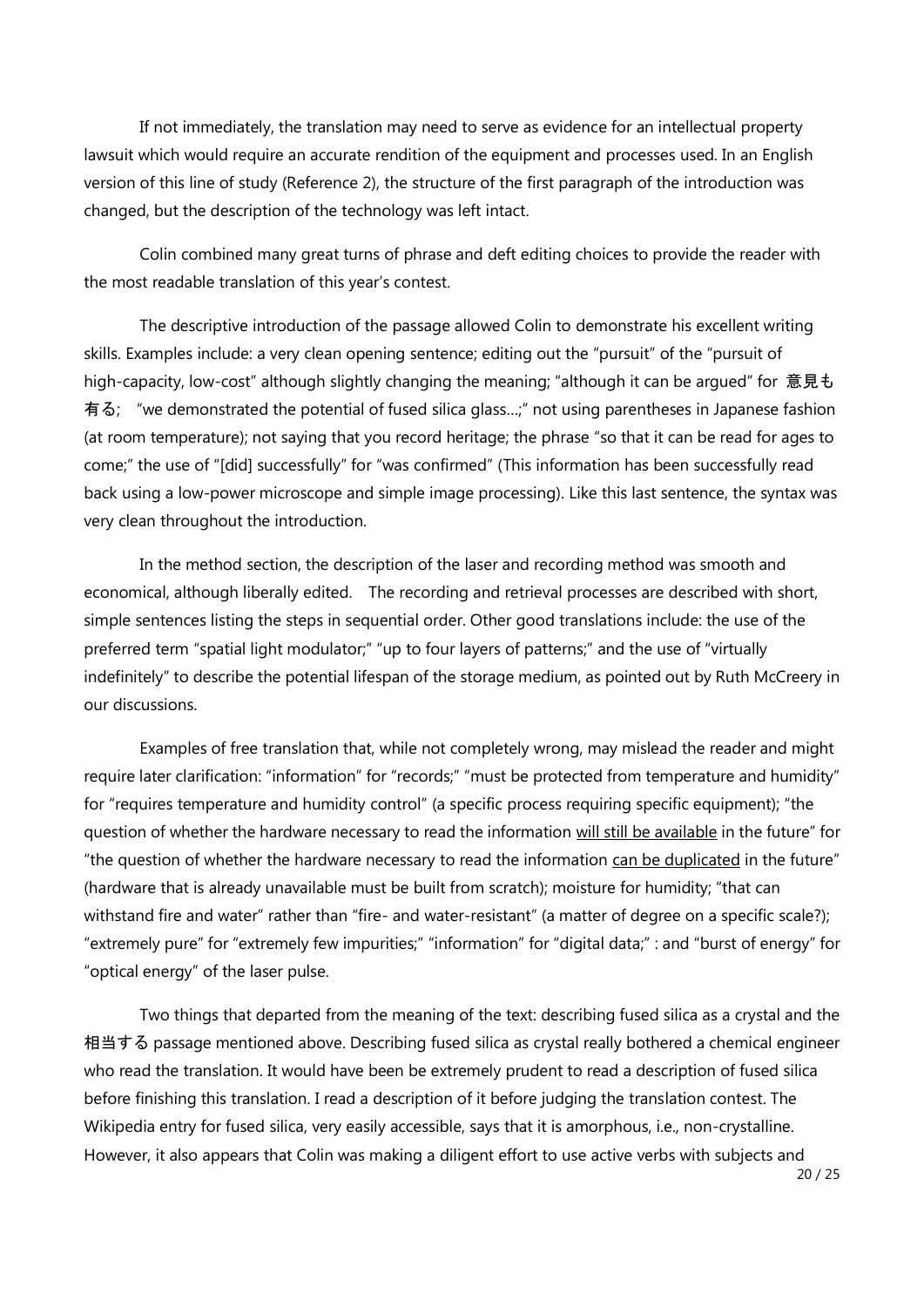objects in English fashion and was just attempting to fill in a blank. However, it would have been safer not to make such a commitment here. A vague term such as "the material" could have been used instead of "crystal" which is blatantly wrong and annoying to the intended reader.

Laudably, Colin edited "corresponding" out of the 相当する sentence and applied some interpretation to capture the meaning, but still didn't capture the full extent of the meaning: "Such images could even be rendered in a sort of pointillism on the same minute scale that bits are written." An interpretation such as the following is probably closer: "Such images could even be rendered in a sort of pointillism by utilizing microscopic modified areas in the same way that they are used to record bits of digital data.

Colin displayed a true talent and might be destined for something greater than run-of-the-mill technical translation. But if Colin continues in technical translation, it would be prudent to confine the rewriting to the conventions of the discipline involved.

### Heidi Christian

Heidi unfortunately started off by retaining the Japanese syntax in the very first sentence of the text, which is kind of an affront to the English readers' senses, especially if the readers are working translators. But Heidi later came through with a very solid translation of the technical section. The prose was serviceable with a few awkward spots and several eloquent spots. There were several extremely free translations, as with Colin. However, with the exception of a couple of missteps, the authors' intended meaning was conveyed to the reader. Any relevant comments from Kamil's and Colin's translations apply here.

On the positive side, Heidi's translation featured: a very natural description of data migration compared to other contestants; the use of both words and numbers to describe the laser burst; a clear description of fused silica; a nice description of the recording process; and the use of expressions other than "this time" for 今回.

On the other hand, in Introduction Paragraph 2, Heidi omitted "temperature and humidity" and used "cultural artifacts" for 文化遺産. The Wikipedia definition of artifact is "something made or given shape by man, such as a tool or a work of art, esp an object of archaeological interest". I was thinking more *Kojiki* than *haniwa*, and the article itself describes the longevity of written materials, rather than implements and works of art or images of them. Heidi also called the material "fused quartz;" said fused silica had a lifespan of *x* years rather than "potential lifespan;" employed strange usage in "record … bit information ... into layers of fused quartz;" added "shock" in "without causing it to crack from thermal shock;" gave a somewhat awkward description of the laser and designation of 0s and 1s; used "to image"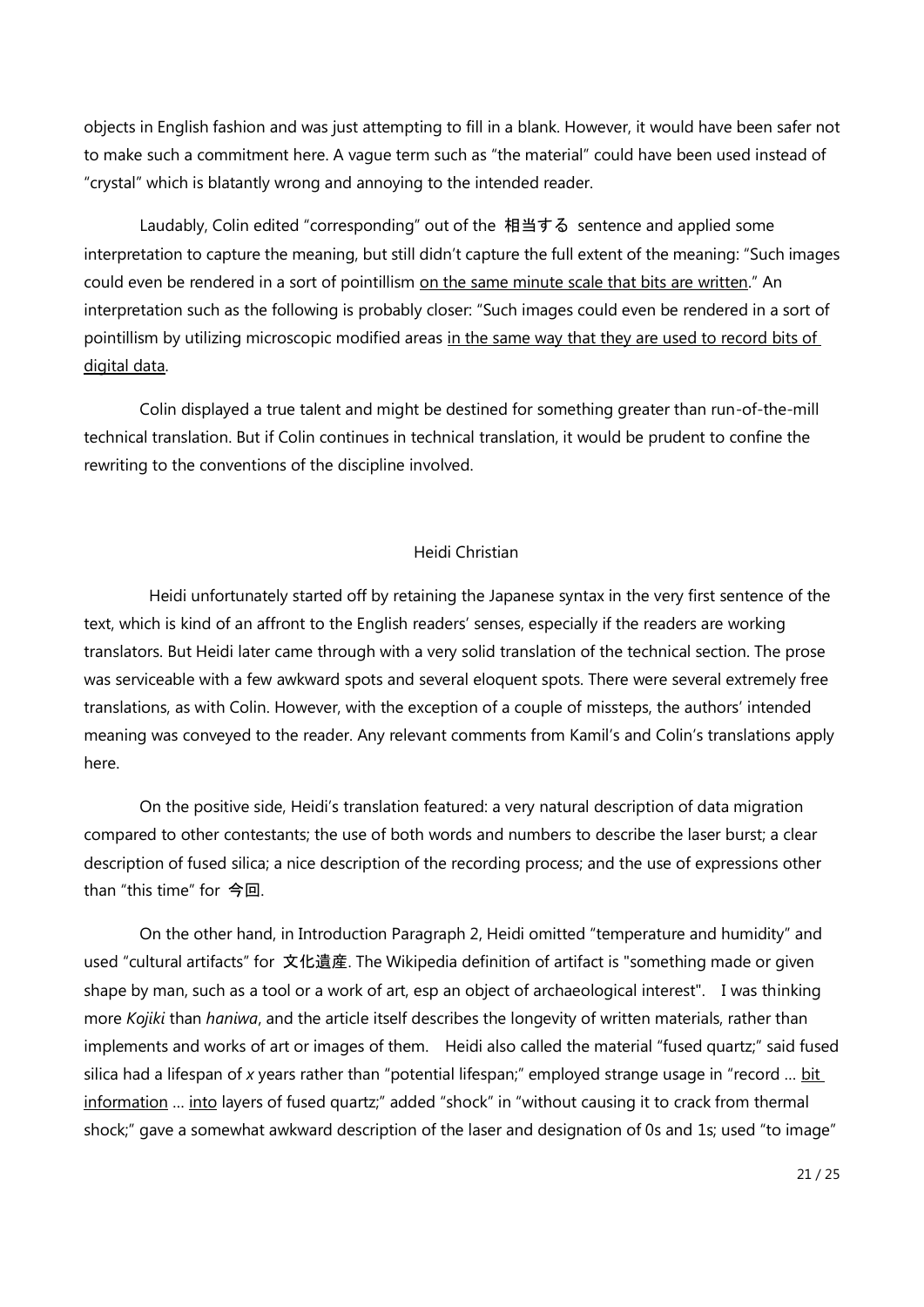for "to photograph" (had a jarring effect when repeated); used the odd expression "the bit density of the surface;" and used the less-than-superlative term "nearly semipermanent" to describe this lofty achievement.

Unfortunately, Heidi made three errors, two of major importance and one of very small importance . Heidi said that the authors "apply [or use] a high signal-to-noise ratio to retrieve the digital data" when the text and common sense say that the data is retrieved at a high signal-to-noise ratio. This phrase describes a state rather than an action. Unfortunately, in the sentence about the analog image sentence in Method Paragraph 4, Heidi said "this would include an explanation, for example, that by altering microscopic areas of the glass that correspond to digital data bits, it is possible to record data as a pointillized image." Here, the sentence simply means that dots are burned into the silica to draw a picture that illustrates the process. This sentence seemed to confuse everyone, but this rendition was incorrect. Of minor importance, Heidi said "recorded a test pattern like the one in Figure 3 onto a maximum of four layers inside a piece of fused quartz." This sounds like there are layers of silica inside the piece, rather than layers referring to the arrangement of the dots. Ironically, the target readers would have probably understood the authors intended meaning.

Heidi conveyed a large amount of technical information in an accurate and pleasant manner. Some of the awkwardness could be easily overcome with more practice at editing and rewriting and eventually getting to recognize set patterns in Japanese and English that map to one another. Brilliant smoothing can often be the result of some very simple mechanical rearrangement.

### Natalie-Anne Hall

Natalie-Anne produced a very good translation. She did not commit any major errors and her prose was serviceable. Natalie-Anne seems to have done the most research. She added outside information to provide subjects for verbs. Natalie-Anne was the only finalist to have said that the hardware could not be replicated in the future rather than that it would be unavailable in the future. Oddly, Natalie-Anne didn't include the superscripts for the endnotes. As above, any relevant comments from Kamil's and Colin's translations apply here.

On the positive side, Natalie-Anne: used "some" in the opening sentence; distinguished "*washi* paper" from other paper; adroitly handled the potentially awkward "in constant pursuit of higher capacity at a lower cost;" said "become unable to replicate the hardware " rather than the hardware may be unavailable (the text assumes it's already unavailable); translated the first sentence about data migration smoothly; clever syntax in Introduction Paragraph 2 (… to allow …); used "multi-bit ," a term from Reference 4; use proven for 確認; and described the recording and retrieval process chronologically.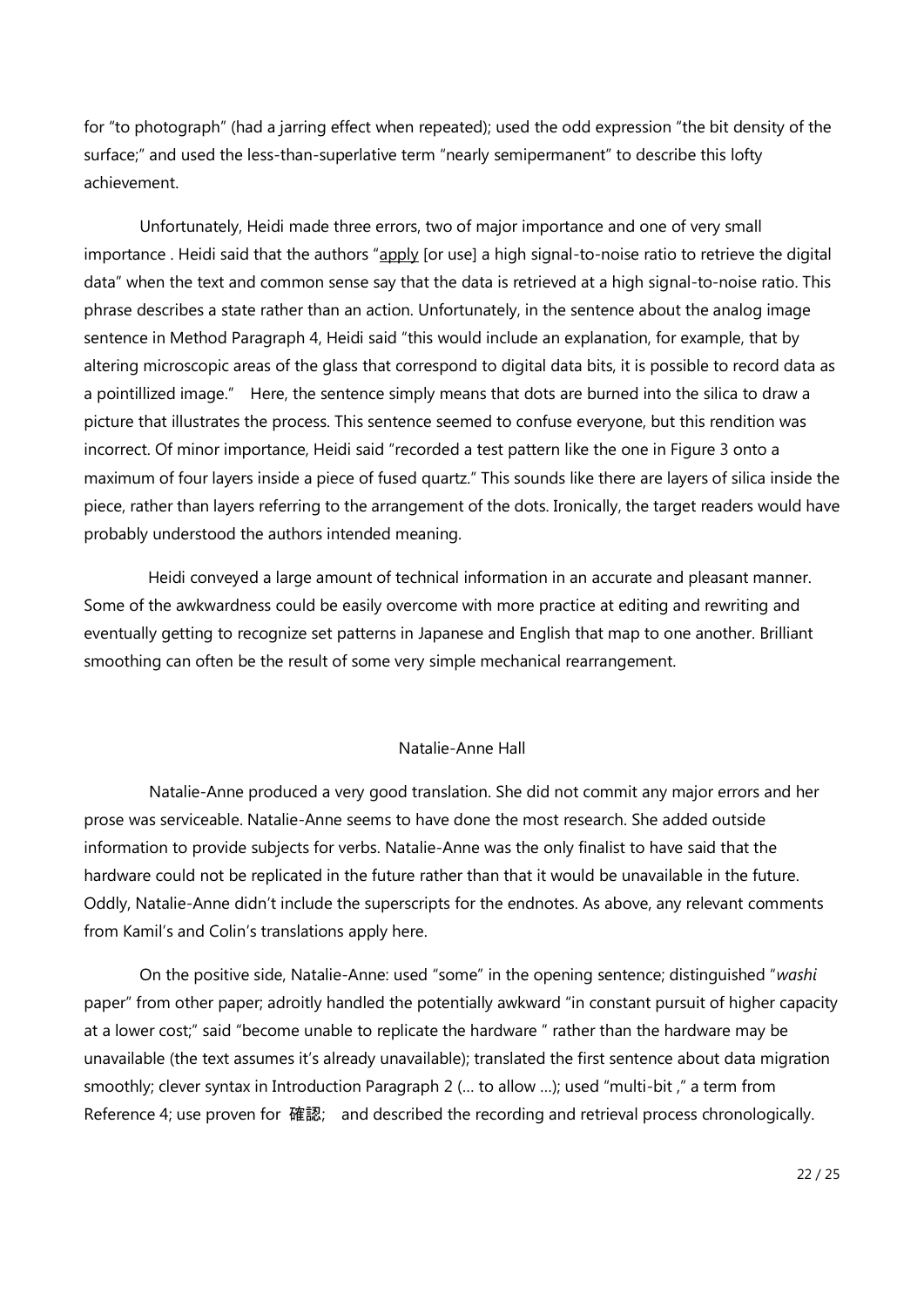Some unnecessary changes or excessively free translations were: the use of "temperature and humidity monitoring" vs "control;" saying "'we' will be unable to replicate [present technology] in the future" when the sense is that our present selves will no longer be around; second sentence of data migration perfectly colloquial, but somehow odd sounding (However, all it takes is for this cycle to be broken and the data is lost.); the use of "weather" for 劣化 in this context; "store cultural heritage;" occasional questionable use of the past perfect tense instead of simple past tense ("have proven in 2009," "in our latest work we have teamed up with"); slightly too many compound adjectives ("heat-induced [fractures]; "refractive-index-modified [areas];" use of "such that" in "[the storage device] was developed such that" in Method Paragraph 2; omission of 今回 in Method Paragraph 2; said an analogue image is "the most effective way" vs "an effective way" to ensure the data can be read in the future; use of "trial" for 試作 (Reference 2 used "experimental system"); and somewhat awkward final sentences despite some editing.

Like everyone else, the method of forming the analogue image led to an error or incomprehensibly confusing English rendition: "These analog images can be recorded as pin-point sketches by modifying a minute area equivalent to one bit of digital data." Although the intended readership of trained engineers would probably be able to puzzle out the meaning, on the face of it, this translation almost sounds like a sketch, the size of a pinpoint, is recorded in one dot.

However, as with the other finalists, Natalie-Anne has already developed considerable skill in technical translation. The bulk of the information was conveyed in pleasant form, and Natalie-Anne showed the potential to improve with practice, with more practice at self-editing and more exposure to common patterns in Japanese technical writing.

### Keith Krulak

Keith's translation featured serviceable prose, and a couple of highlights that met or exceeded the equivalent translations by the finalists. However, Keith's translation had a few more minor and serious errors and awkward spots than the other finalists.

On the positive side, Keith: distinguished "Japanese paper;" used "some" in first sentence (although retains Japanese syntax); faithfully translated "control temperature and humidity;" did not follow Japanese parentheses usage; recognized that cultural heritage needs to be in some recordable form ("cultural heritage assets"); used the English-sounding "future generations" (although the authors seem to be talking about a time too long to measure in generations); said "used signal processing to sharpen the altered micro-regions described above" (as opposed to emphasize the image); and used "dot" when referring to 点描画.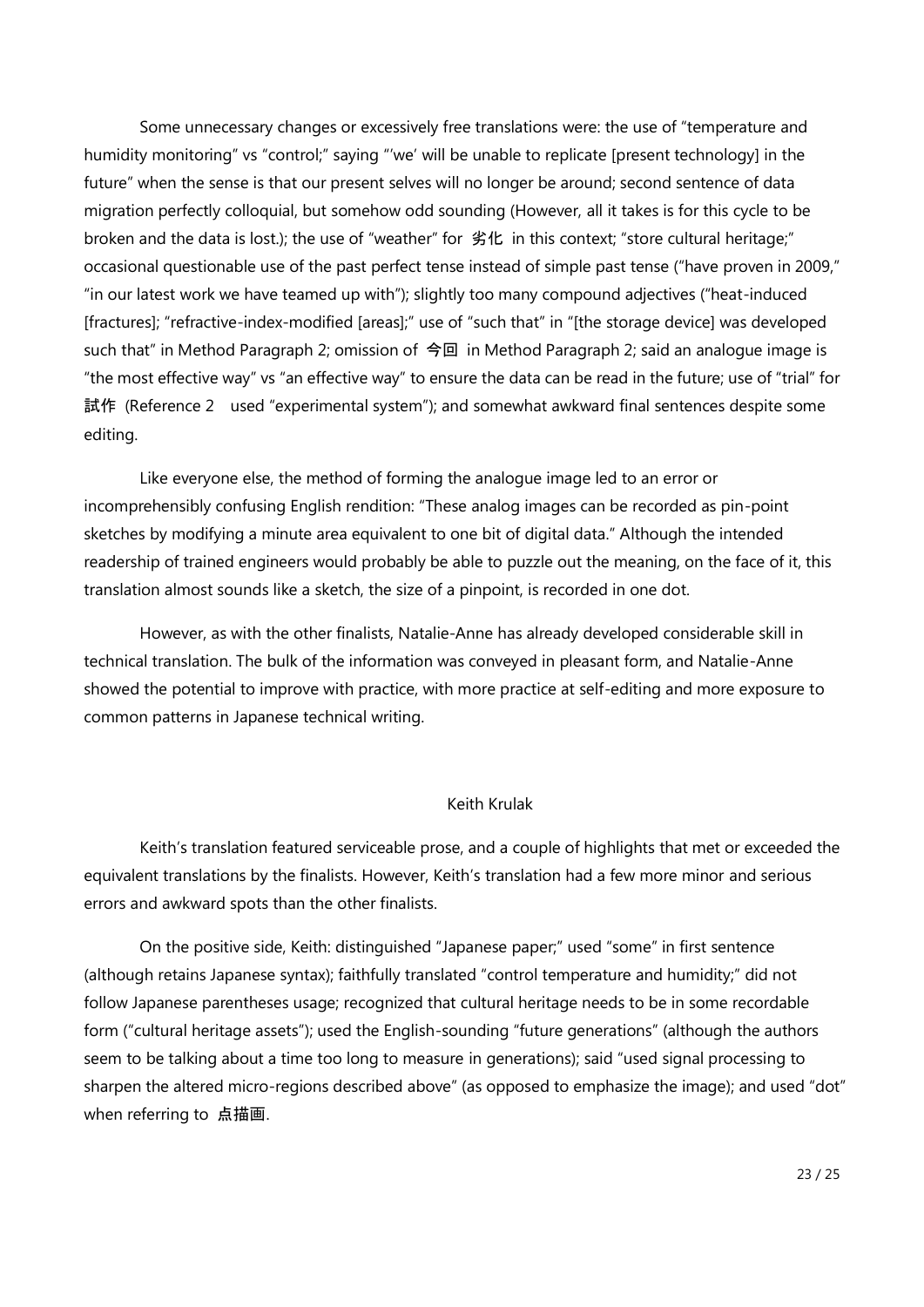Excessively free or misleading translations included the following: translated "over [the span of - 越えて] thousands of years" as "in excess of several thousand years;" gave an awkward, literal translation of "media …that seeks mass storage and low cost;"combined second and third sentences of Introduction Paragraph 1 to create one fairly rambling sentence and omitted 懸念もある in the process; said hardware may not exist in future vs can't be duplicated in future; omitted the 経年 of 経年劣化 and translated "fire- and water-resistance" as "heat and moisture resistance" in Introduction Paragraph 2; translated "highly resistant to chemical change" as "highly chemical resistant;" translated "one 10 trillionth of a second" as "10 trillionths of a second;" used "to image" for "to photograph;" translated "photograph at low magnification" as "low-power magnified imagery;" in Method Paragraph 5, omitted "a maximum of " from "recorded in a maximum of four layers" and omitted "by optimizing recording conditions;" and didn't include the superscripts for the footnotes.

One seemingly good translation that varied from the original Japanese and the other finalists was translating 一つのパルスを 100 本のパルスに変換する as "transforming one light pulse into 100 beams." After all, one pulse comes out of the laser and no more sequential pulsing occurs. However, given the definition of a pulse (a single vibration or short burst of sound, electric current, light, or other wave), it seems 100 pulses of energy arrive at the silica, justifying the more literal translation of "transforming one light pulse into 100 pulses"

Keith made two serious errors with regards to the Japanese. In the first error, in Method Paragraph 2, Keith wrote a statement that is completely true with respect to the article, but does not convey the idea of the sentence: Keith translated 再生は遠い将来でも再現できるような方式を開発した。 "We developed a retrieval method to permit reproduction in the distant future." Keith got tripped up by the topical sentence where "wa" doesn't indicate the subject of the verb. The statement offered here is true, but it deprives the reader of the information that "We developed a retrieval system that can be replicated in the distant future," an important component of the article.

The second error involved the description of the analogue image. Here, Keith chose the wrong verb tense ("it would be possible" instead of "it was possible") and, like most of the other finalists, provided a literal translation of 相当する in アナログ画像については、たとえば、デジタルデータのビ ットに相当する微小変性領域を用いて点描画として記録することが可能である。This rendered the English confusing to the reader. "It was possible to record this analog image, for instance, as a dot image using micro-alteration of regions corresponding to digital bits."

Keith had a few more awkward turns of phrase and made a few more errors than the other finalists, but he conveying the larger part of the meaning of a genuine technical text, and, as a finalist, he completed a better translation than 32 other contestants. That is evidence of considerable achievement and potential for growth as a translator.